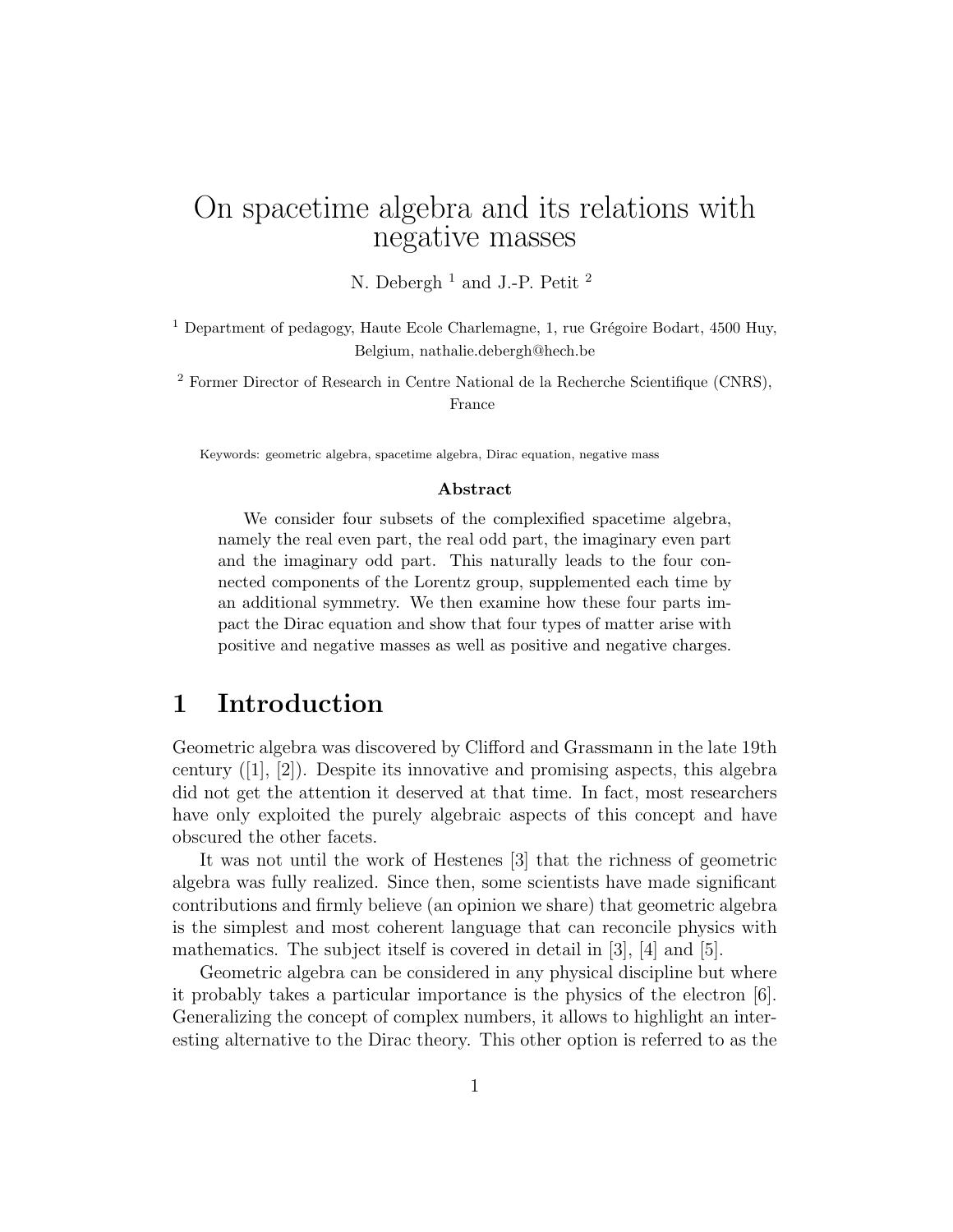real formulation of the Dirac equation or the Dirac-Hestenes equation ([7],  $|8|$  and  $|9|$ 

This proposition is based on the geometric algebra related to the Minkowski spacetime (namely the spacetime algebra) and, surprisingly enough, only one part of this algebra (the part referred to as the real even part) is necessary to have equivalence with the Dirac formulation.

On a different level, the acceleration of the expansion of the Universe has been observed by astronomers [10]. This discovery implies the existence of unknown matter and energy (i.e. the dark matter and the dark energy). If their natures are still a mystery, there is more and more evidence to say that particles of negative masses [11] could be the best candidates to solve this enigma ([12], [13], [14], [15], [16], [17], [18]).

The negative mass matter interacting only by gravity with positive mass matter (and not through electromagnetic phenomena), it is not possible to directly experiment it. Its detection is done indirectly by analysing the alteration of the light emitted by positive mass matter. We refer the interested reader to [19] for further details.

It is natural to wonder about a possible relation between spacetime algebra and negative masses and it is precisely the goal of this paper.

In Section 1, we will show, after a brief recall on the basics of the geometric algebra, that if only a part of the content (and by this we mean the even real part) of the spacetime algebra has been really exploited in most of the contributions on the geometric algebra of the electron, it is also possible to consider the other parts (odd real part, even imaginary part and odd imaginary part). These supplementary parts are connected to the usual one by applying to it the discrete unitary operators  $P, T, PT$ .

This will naturally leads us, in Section 2, to revise the relativistic invariance where not only the restricted Lorentz group  $SO^+(1,3)$  will be reached but also its three connected components. When the odd part is included, we will show that the Lie superalgebra gl(2*|*2) arises naturally.

Section 3 will be devoted to the highlighting of the four types of solutions of the Dirac equation, both with positive and negative masses.

In Section 4, we will put in evidence the corresponding equations and solutions within the geometric algebra formalism.

The relativistic invariance of these equations as well as the transformation laws on their solutions will be discussed in Section 5. The remarkable point is the appearance of an additional symmetry compared to the traditional theory, symmetry which brings a transformation law on the mass.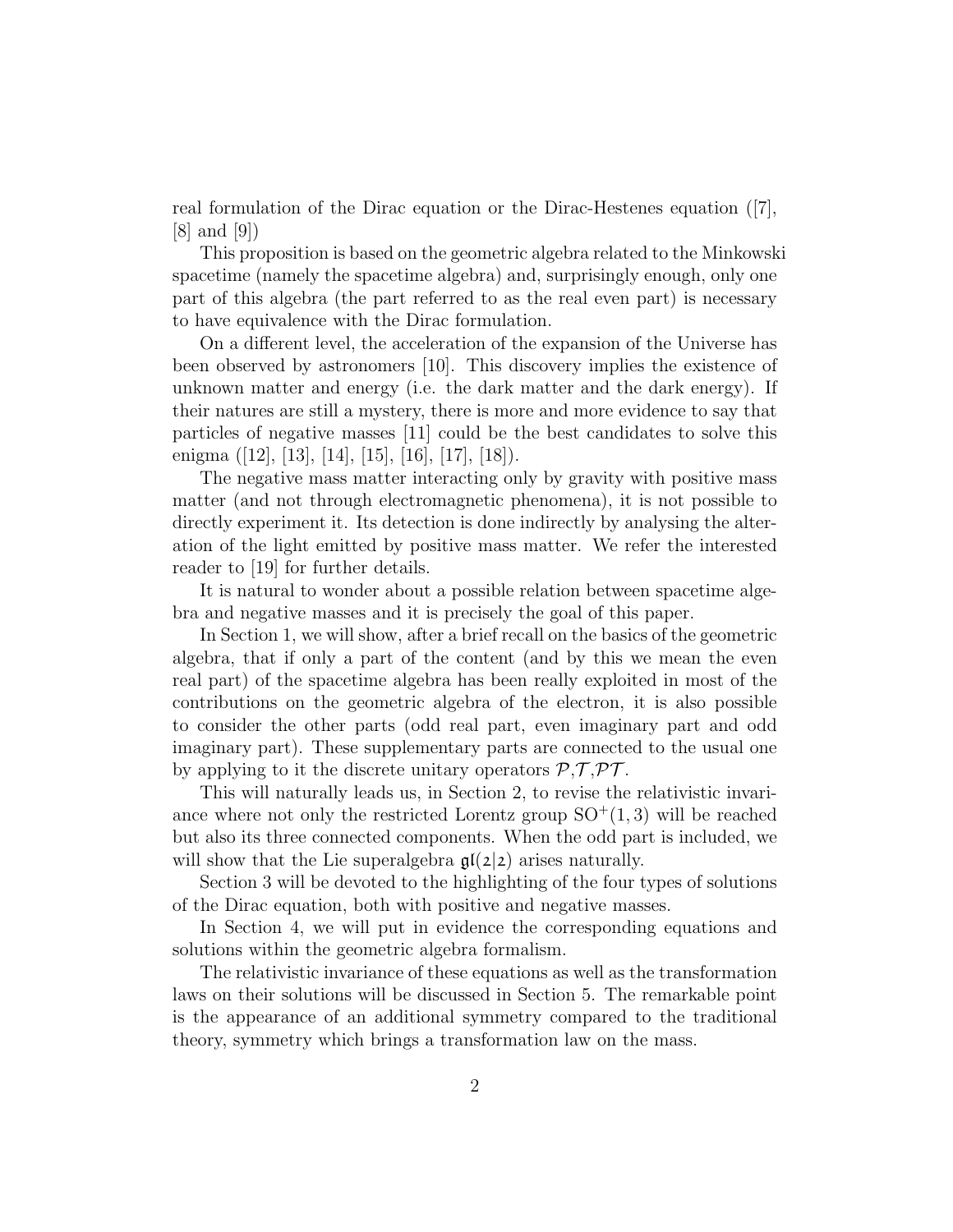We will conclude in the last Section.

# **2 Preliminary: the spacetime algebra and its four components**

First, we briefly recall the fundamentals of a geometric algebra. Let *u* and *v* be two vectors of a vector space of dimension *n*

$$
u = u^j e_j ; v = v^j e_j \tag{1}
$$

(here and in the following, summation on repeated indices is understood). The geometric product of these vectors is defined according to

$$
u v = u \cdot v + u \wedge v \tag{2}
$$

In the first term, we recognize the -symmetric- inner product (equivalent to the scalar product when dealing exclusively with vectors). It gives rise to a scalar (0-vector). In the second term, we find the -antisymmetric- outer product leading to a bivector (2-vector or oriented portion of plan). In other words

$$
u \cdot v = \frac{1}{2}(u v + v u), \ u \wedge v = \frac{1}{2}(u v - v u)
$$
 (3)

Applied to the (orthogonal) vector basis, the geometric product is such that

$$
e_j e_k = -e_k e_j, \ j \neq k \tag{4}
$$

It also generates a 2*<sup>n</sup>* -dimensional algebra made of one 0-vector, *n* 1-vectors,  $\frac{n(n-1)}{2}$  2-vectors and so on until one *n*-vector, respectively given by

$$
1, e_j, e_j, e_k, ..., I_n \equiv e_1 \, e_2...e_n \tag{5}
$$

This *n*-vector  $I_n$  is also known as the pseudo-scalar unit. Second, we particularize to spacetime algebra (STA) for which  $n = 4$  and

$$
e_0^2 = -e_1^2 = -e_2^2 = -e_3^2 = 1\tag{6}
$$

From (4) and (6), it is obvious to see that the basis vectors of the STA are nothing but the generators of the Clifford algebra Cl(1*,* 3) and can be realized through the Dirac matrices (in the Weyl realization, for instance):

$$
e_0 = \gamma_0 = \begin{pmatrix} 0 & I \\ I & 0 \end{pmatrix}, e_j = \gamma_j = \begin{pmatrix} 0 & \sigma_j \\ -\sigma_j & 0 \end{pmatrix}
$$
 (7)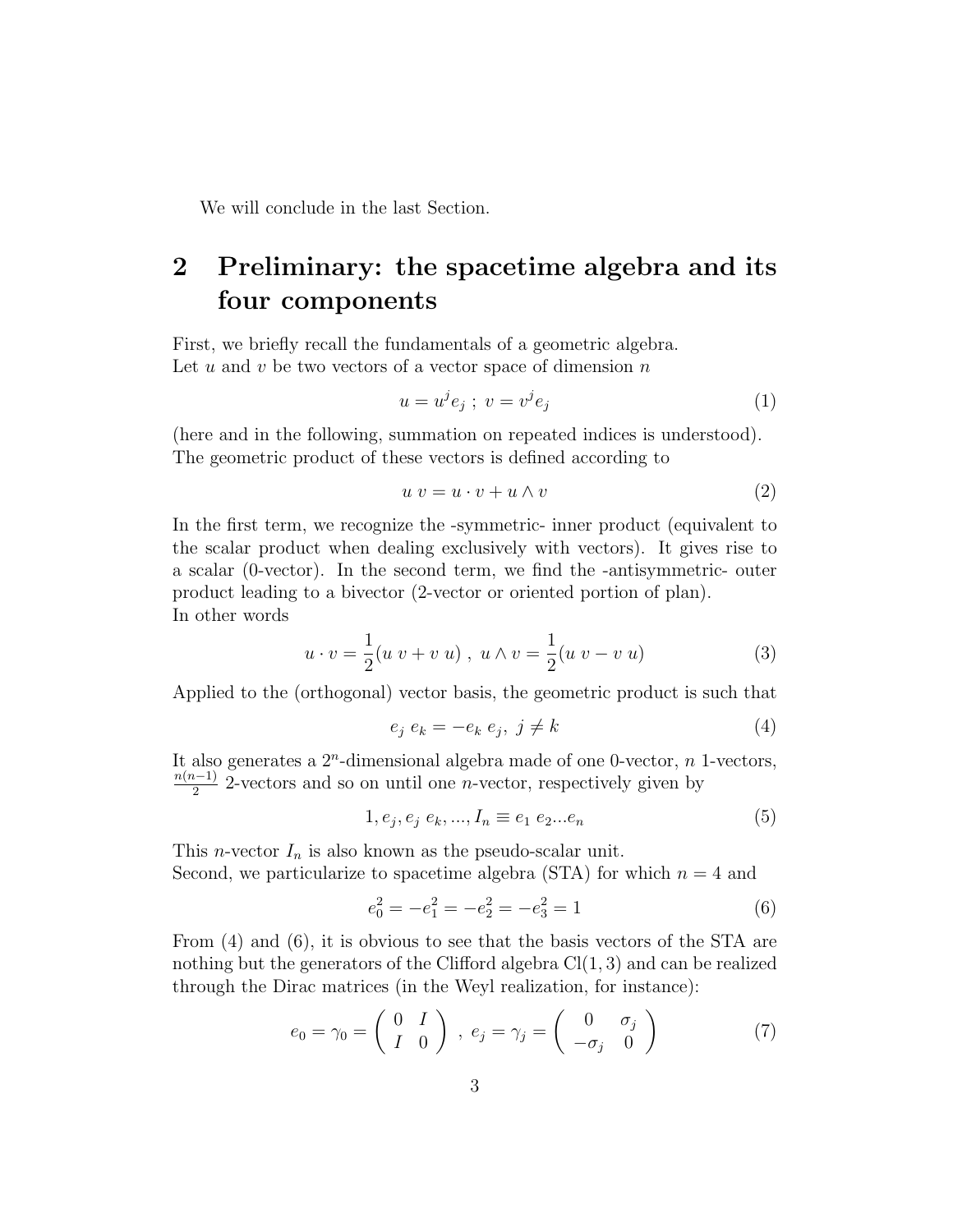where *I* is the identity matrix of dimension 2 and  $\sigma_j$  are the Pauli matrices. A remarkable fact about STA is that its real even part

$$
E = a^{0} I + a^{j} \gamma_{j} \gamma_{0} - \frac{1}{2} \epsilon_{j}^{kl} b^{j} \gamma_{k} \gamma_{l} + b^{0} I_{4}, \ a^{0}, a^{j}, b^{0}, b^{j} \in \mathbf{R}
$$
 (8)

(where  $\epsilon_j^{kl}$  is the completely antisymmetric Levi-Civita tensor) is a geometric algebra in itself, namely the one associated with the 3D Euclidian space (SA). This is easily seen by identifying the first three 2-vectors of the STA with the 1-vectors of the SA

$$
e'_j \equiv \gamma_j \gamma_0 \tag{9}
$$

It is then straightforward to see that

$$
e'_j e'_k = -\gamma_j \gamma_k, \ I_3 = e'_1 e'_2 e'_3 = \gamma_0 \gamma_1 \gamma_2 \gamma_3 = I_4 \tag{10}
$$

Moreover, we can write

$$
E = a^{0} I + a^{j} e'_{j} + I_{4}(b^{0} I + b^{j} e'_{j}) = a^{0} I + \vec{a} + I_{4}(b^{0} I + \vec{b}) = a + I_{4} b
$$
 (11)

Here and in the following, we refer to the concept of relative vector [20] (written with a lowercase letter)

$$
u \equiv u^0 I + u^j e'_j = u^0 I + \vec{u}
$$
 (12)

by opposition to the one of proper vector (written with a capital letter)

$$
U \equiv u \; e_0 = u^{\mu} \; e_{\mu} \; ; \; \mu = 0, 1, 2, 3 \tag{13}
$$

In addition to this real even part, we will consider three other contributions. In total, we will have four types of elements of the (complexified) STA:

*•* the real even part

$$
E_{\text{Re}} = a + I_4 \, b \tag{14a}
$$

*•* the real odd part

$$
O_{\text{Re}} \equiv \gamma_0 \ E_{\text{Re}} = a^0 \ \gamma_0 - a^j \ \gamma_j - \frac{1}{2} \ \epsilon_j^{kl} \ b^j \ \gamma_0 \gamma_k \gamma_l + b^0 \ \gamma_1 \gamma_2 \gamma_3 \tag{14b}
$$

*•* the imaginary even part

$$
E_{\rm Im} \equiv -iI_4 \ E_{\rm Re} = ib^0 \ I - ib^j \ \gamma_0 \gamma_j + \frac{i}{2} \ \epsilon_j^{kl} \ a^j \ \gamma_j \gamma_k - ia^0 I_4 = i(b - a \ I_4)
$$
\n(14c)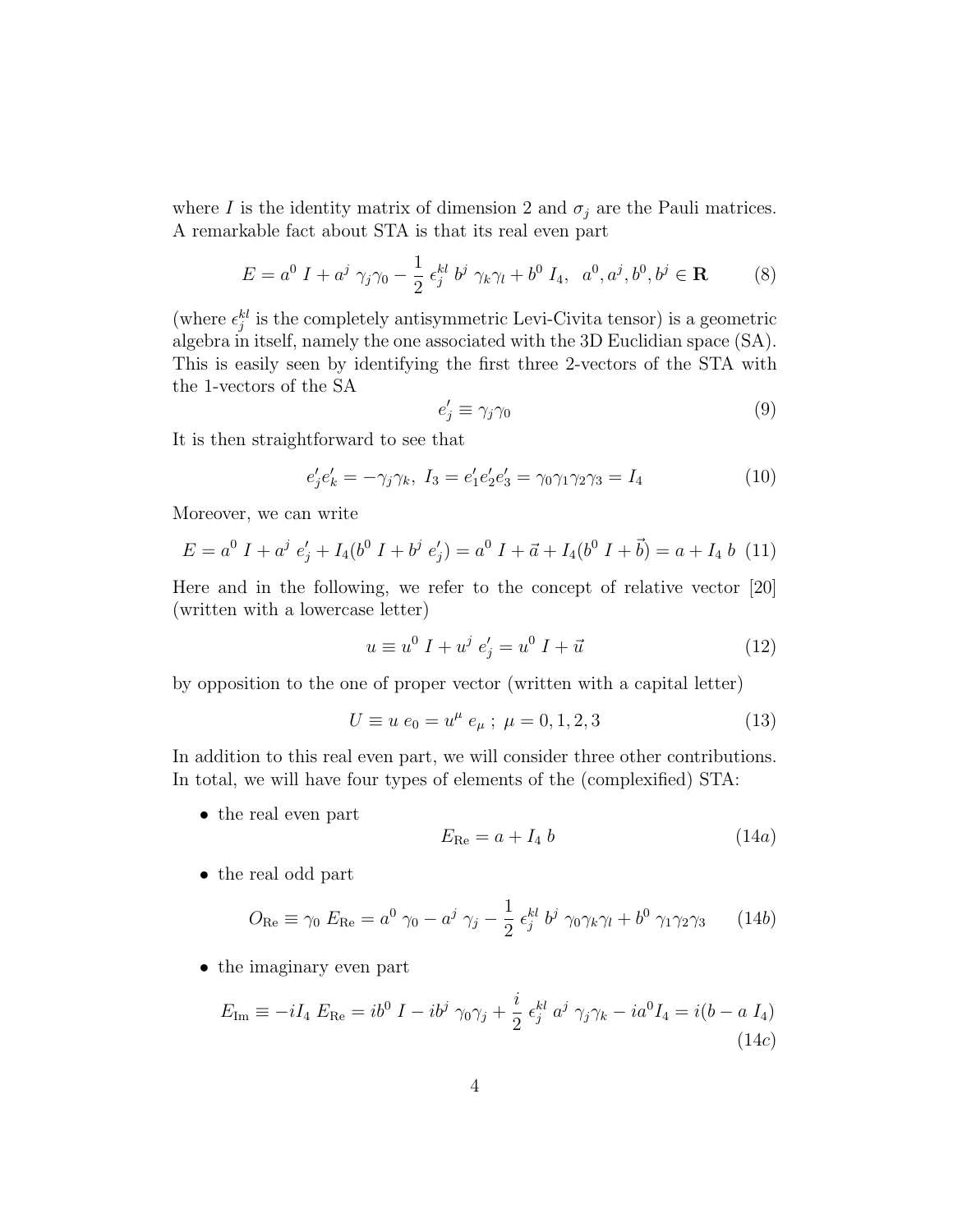*•* the imaginary odd part

$$
O_{\text{Im}} \equiv -i\gamma_1\gamma_2\gamma_3 \ E_{\text{Re}} = ib^0\gamma_0 - ib^j \ \gamma_j + \frac{i}{2} \ \epsilon_j^{kl} \ a^j \ \gamma_0\gamma_k\gamma_l - ia^0 \ \gamma_1\gamma_2\gamma_3 \tag{14d}
$$

Notice that the great majority of the authors focus on the real even part, only. The reason is that this part is sufficient to recover the usual Dirac equation (see Section 4). The only reference we found dealing with other contributions is [21] but in a different context than the one involved here (the accent was there put on idempotent matrices).

If we follow the realization (7), these four contributions respectively read

$$
E_{\text{Re}} = \begin{pmatrix} N & 0 \\ 0 & \hat{N} \end{pmatrix}, \ O_{\text{Re}} = \begin{pmatrix} 0 & \hat{N} \\ N & 0 \end{pmatrix}
$$
 (15a)

$$
E_{\text{Im}} = \begin{pmatrix} N & 0 \\ 0 & -\hat{N} \end{pmatrix}, \ O_{\text{Im}} = \begin{pmatrix} 0 & -\hat{N} \\ N & 0 \end{pmatrix}
$$
 (15b)

Here the matrix *N* is given by

$$
N = (a^{0} + ib^{0})I + (a^{j} + ib^{j})\sigma_{j}
$$
\n(16)

while  $\widehat{N}$  refers, in agreement with the usual notation to

$$
\widehat{N} = (a^0 - ib^0)I - (a^j - ib^j)\sigma_j \tag{17}
$$

This involutive automorphism corresponds to the fact that each of the 3D basis vector has been reversed.

The incoming calculations will be really simplified by remembering that

$$
N = \left(\begin{array}{cc} a & b \\ c & d \end{array}\right) \rightarrow \widehat{N} = \left(\begin{array}{cc} d^* & -c^* \\ -b^* & a^* \end{array}\right) \tag{18}
$$

where  $*$  is the usual complex conjugate and  $a, b, c, d$  four complex numbers. Let us also mention that the operators in  $(14b)-(14d)$  are not chosen at random. In fact, as is well known,  $\gamma_0$  is the parity operator  $P$  for the Dirac equation while  $-iI_4$  actually is the chirality operator  $\gamma_5$ . However we prefer to see this operator as the product of  $\mathcal{P}$  and the last one  $-i\gamma_1\gamma_2\gamma_3$  which has been identified [22] as the unitary time-reversal operator  $\mathcal T$  for the Dirac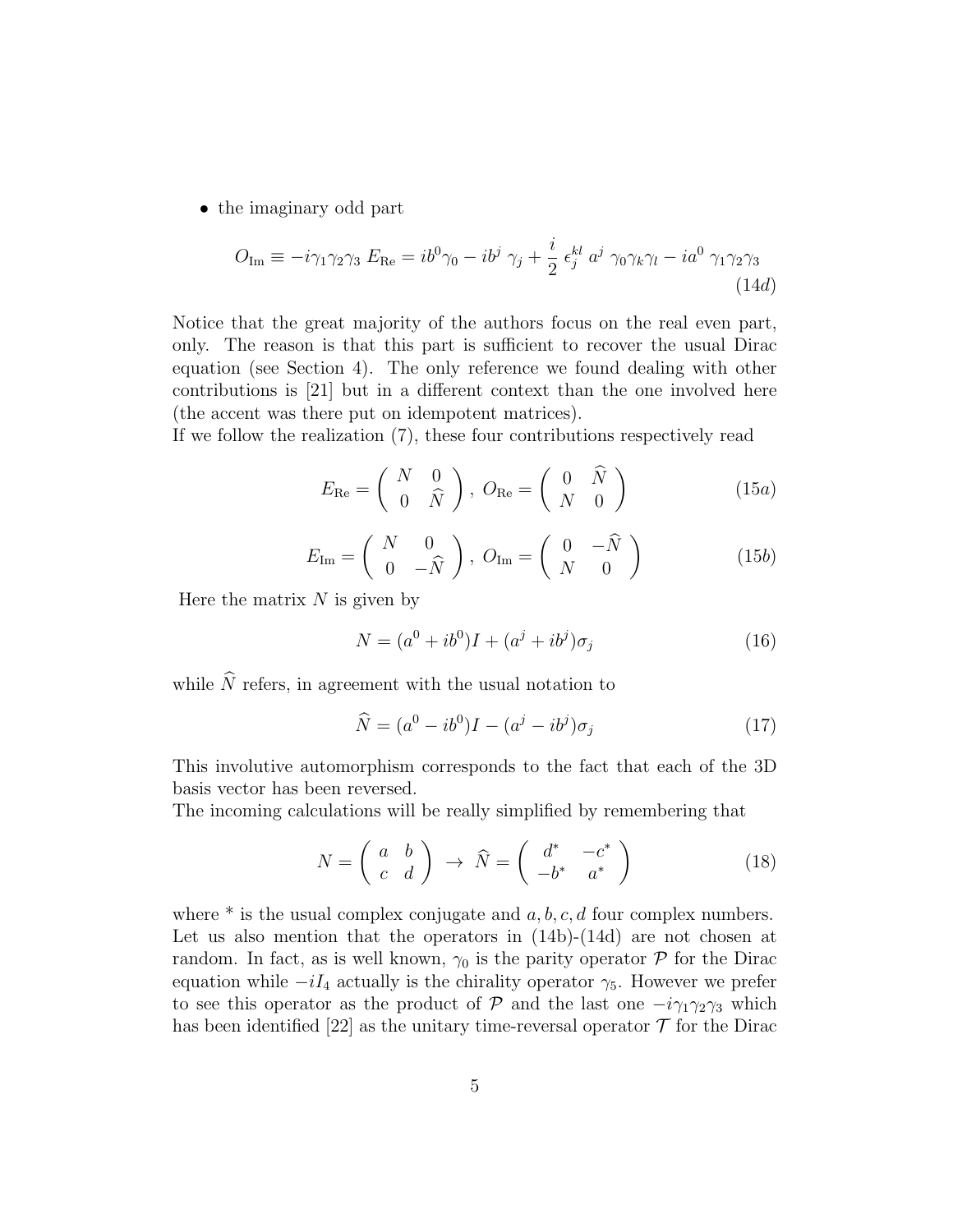equation.

Consequently, the four contributions read

$$
E_{\text{Re}}, O_{\text{Re}} = \mathcal{P}E_{\text{Re}}, E_{\text{Im}} = \mathcal{P}\mathcal{T}E_{\text{Re}}, O_{\text{Im}} = \mathcal{T}E_{\text{Re}}
$$
(19)

This highly suggests to associate them to the four connected components of the Lorentz group. That's precisely the aim of the next Section.

#### **3 The relativistic invariance**

Following the standard STA approach, we define the position vector by

$$
X = x^{\mu} \gamma_{\mu} = \begin{pmatrix} 0 & x \\ \hat{x} & 0 \end{pmatrix}
$$
 (20)

where  $x = x^0 I + x^j \sigma_j$ ,  $\hat{x} = x^0 I - x^j \sigma_j$ .<br>Let us now consider the transformation

Let us now consider the transformations that this position vector can undergo. The general relation is

$$
X' = MX\widetilde{M}
$$
\n<sup>(21)</sup>

The notation  $\widetilde{M}$  refers to a particular conjugation (called reversal) which consists in totally swapping the order of the vectors  $(\gamma_j \gamma_k \rightarrow \gamma_k \gamma_j, \gamma_j \gamma_k \gamma_l \rightarrow$ *γ*<sub>*l*</sub>*γ*<sub>*k*</sub>*γ*<sub>*j*</sub> and so on). It has been chosen so because, in general,  $M\widetilde{M}$  =  $diag(\alpha I, \alpha^* I)$ , a property rather similar to the unitarity of transformations. Moreover, when matrices of dimension 2 are concerned, this conjugation is identical to the hermitic conjugation

$$
N = \left(\begin{array}{cc} a & b \\ c & d \end{array}\right) \rightarrow \widetilde{N} = N^{\dagger} = \left(\begin{array}{cc} a^* & c^* \\ b^* & d^* \end{array}\right) \tag{22}
$$

We will also need a third conjugation combining the first two ones

$$
N = \begin{pmatrix} a & b \\ c & d \end{pmatrix} \rightarrow \bar{N} \equiv \widetilde{N} = \begin{pmatrix} d & -b \\ -c & a \end{pmatrix}
$$
 (23)

The transformations can then be of four types as suggested by (19)

$$
X' = M_{E_{\text{Re}}} X \widetilde{M_{E_{\text{Re}}}} = \begin{pmatrix} N & 0 \\ 0 & \widehat{N} \end{pmatrix} \begin{pmatrix} 0 & x \\ \widehat{x} & 0 \end{pmatrix} \begin{pmatrix} \bar{N} & 0 \\ 0 & \widetilde{N} \end{pmatrix} \rightarrow x' = Nx\widetilde{N}
$$
\n(24a)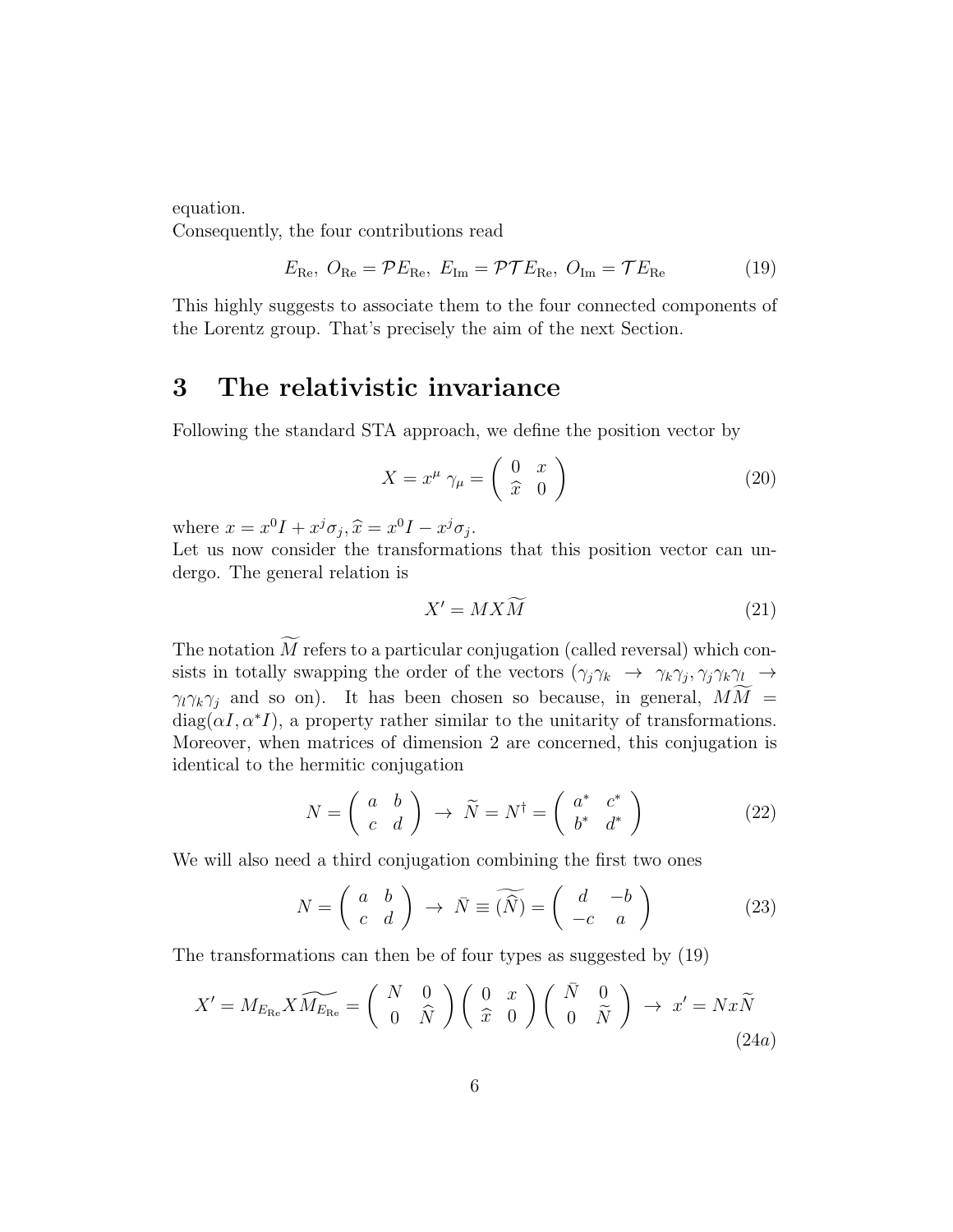$$
X' = M_{O_{\text{Re}}} X \widetilde{M_{O_{\text{Re}}}} = \begin{pmatrix} 0 & \widehat{N} \\ N & 0 \end{pmatrix} \begin{pmatrix} 0 & x \\ \widehat{x} & 0 \end{pmatrix} \begin{pmatrix} 0 & \bar{N} \\ \widetilde{N} & 0 \end{pmatrix} \rightarrow x' = \widehat{N} \widehat{x} \overline{N}
$$
\n
$$
(24b)
$$
\n
$$
X' = M_{E_{\text{Im}}} X \widetilde{M_{E_{\text{Im}}}} = \begin{pmatrix} N & 0 \\ 0 & -\widehat{N} \end{pmatrix} \begin{pmatrix} 0 & x \\ \widehat{x} & 0 \end{pmatrix} \begin{pmatrix} \bar{N} & 0 \\ 0 & -\widetilde{N} \end{pmatrix} \rightarrow x' = -Nx\widetilde{N}
$$
\n
$$
(24c)
$$
\n
$$
X' = M_{O_{\text{Im}}} X \widetilde{M_{O_{\text{Im}}}} = \begin{pmatrix} 0 & -\widehat{N} \\ N & 0 \end{pmatrix} \begin{pmatrix} 0 & x \\ \widehat{x} & 0 \end{pmatrix} \begin{pmatrix} 0 & \bar{N} \\ -\widetilde{N} & 0 \end{pmatrix} \rightarrow x' = -\widehat{N} \widehat{x} \overline{N}
$$
\n
$$
(24d)
$$

Each of these transformations (24) can be rewritten in a more usual way as

$$
x' = Rx \tag{25}
$$

(24*d*)

Besides, in all cases, the three rotations are given by

$$
N_{\text{rotations}} = e^{\frac{i}{2}\theta \sigma_j} \tag{26}
$$

(we write the same parameter  $\theta$  for the simplicity of the notation but it is evidently subtended that each transformation has its own parameter) while the boosts are obtained from

$$
N_{\text{boosts}} = e^{\frac{1}{2}\theta \sigma_j} \tag{27}
$$

If we allow the determinant of *N* to differ from 1 (and it is without any consequence on  $R$  whose determinant still is 1), we also have to add a supplementary transformation characterized by

$$
N_{\text{supplementary}} = e^{\frac{i}{2}\theta \, I} \tag{28}
$$

In the case of the transformation (24a), it is the well-known homomorphism between the special linear group SL(2*, C*) (related to the matrix *N* when we restrict ourselves to the cases where det  $N = 1$  -a restriction that we will give up in the following-) and the restricted Lorentz group  $SO^+(1,3)$  (associated with  $R$ ). It has to be mentioned that the transformations recovered here -namely three rotations and three boosts- are proper and orthochronous (component  $L_+^{\dagger}$  of the Lorentz group). In other words, they preserve the orientation of space (a fact that can be seen from det  $R = 1$ ) and the direction of time (the element at the intersection of the first row and the first column of *R* is positive).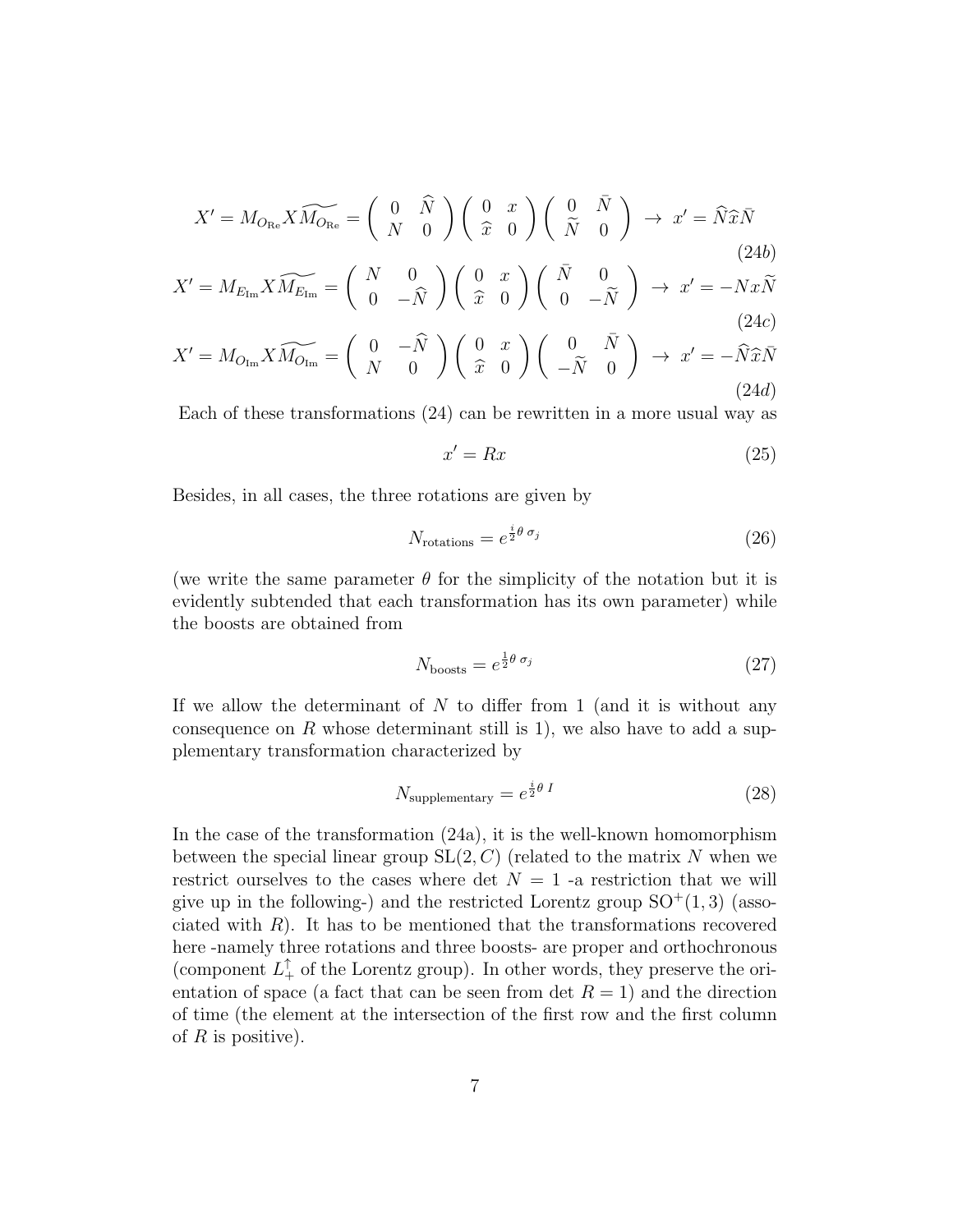The explicit form of the transformation matrices coming from the geometric algebra point of view is given by

$$
M_{\text{rotations}} = e^{-\frac{1}{2} \theta \gamma_j \gamma_k}, \ M_{\text{boosts}} = e^{-\frac{1}{2} \theta \gamma_0 \gamma_k}, \ M_{\text{supplementary}} = e^{\frac{1}{2} \theta I_4} \tag{29a}
$$

At the algebra level, we thus have to consider

$$
J_{jk} \equiv -\frac{1}{2} \gamma_j \gamma_k, \ J_{0j} \equiv -\frac{1}{2} \gamma_0 \gamma_j, \ J \equiv \frac{1}{2} I_4 \tag{29b}
$$

As well known, the six first operators generate the Lorentz algebra  $\mathfrak{so}(1,3)$ 

$$
[J_{\alpha\beta}, J_{\lambda\rho}] = g_{\beta\lambda} J_{\rho\alpha} + g_{\alpha\rho} J_{\lambda\beta} + g_{\beta\rho} J_{\alpha\lambda} + g_{\alpha\lambda} J_{\beta\rho} ; g = \text{diag}(1, -1, -1, -1)
$$
\n(30)

while *J* (still with a vanishing trace) commutes with each of these operators. To find back the other three connected components, the three other cases  $(24b)-(24d)$  are necessary.

The proper retrochronous transformations (i.e.  $L^{\downarrow}_{+}$  for which the time is reversed, a fact that is marked through a change of sign in  $R_{00}$  are obtained through (24c). Indeed the result (24c) just means that *R* has been replaced by *−R*. At the level of the rotations, the interpretation is that not only the time but also one of the spatial coordinates has been reversed. The rotations themselves, in each of the planes subtended by two spatial coordinates, are no longer rotations of angle *θ* in the clockwise direction but rotation of angle  $\pi - \theta$  in the trigonometric direction. At the boosts, all the coordinates have been reversed but the velocity is unchanged. This total inversion will be also found at the additional symmetry:  $x' = -x$ .

The explicit form of the corresponding transformation matrices are obtained from (29a) on which  $\mathcal{PT} = -iI_4$  is applied. Obviously, they cannot be written as exponentials anymore. However the relations (30) are still valid if we consider the seven operators (29b) on which  $\mathcal{PT}$  is applied on the left.

The improper orthochronous component (i.e.  $L^{\perp}$  for which the orientation of space has been changed or, in other words, the determinant of *R* is now equal to *−*1) is obtained from the odd transformation (24b). In fact, with respect to the original matrix *R*, assigned to the proper orthochronous transformations, only the first row is unchanged. The other rows have changed sign. In what concerns the rotations, the time is unchanged while a spatial coordinate is reversed. Once again, in each of the plane determined by the two other spatial coordinates, there is no longer a rotation of  $\theta$  in the clockwise direction but a rotation of  $\pi - \theta$  in the trigonometric sense. For the boosts, we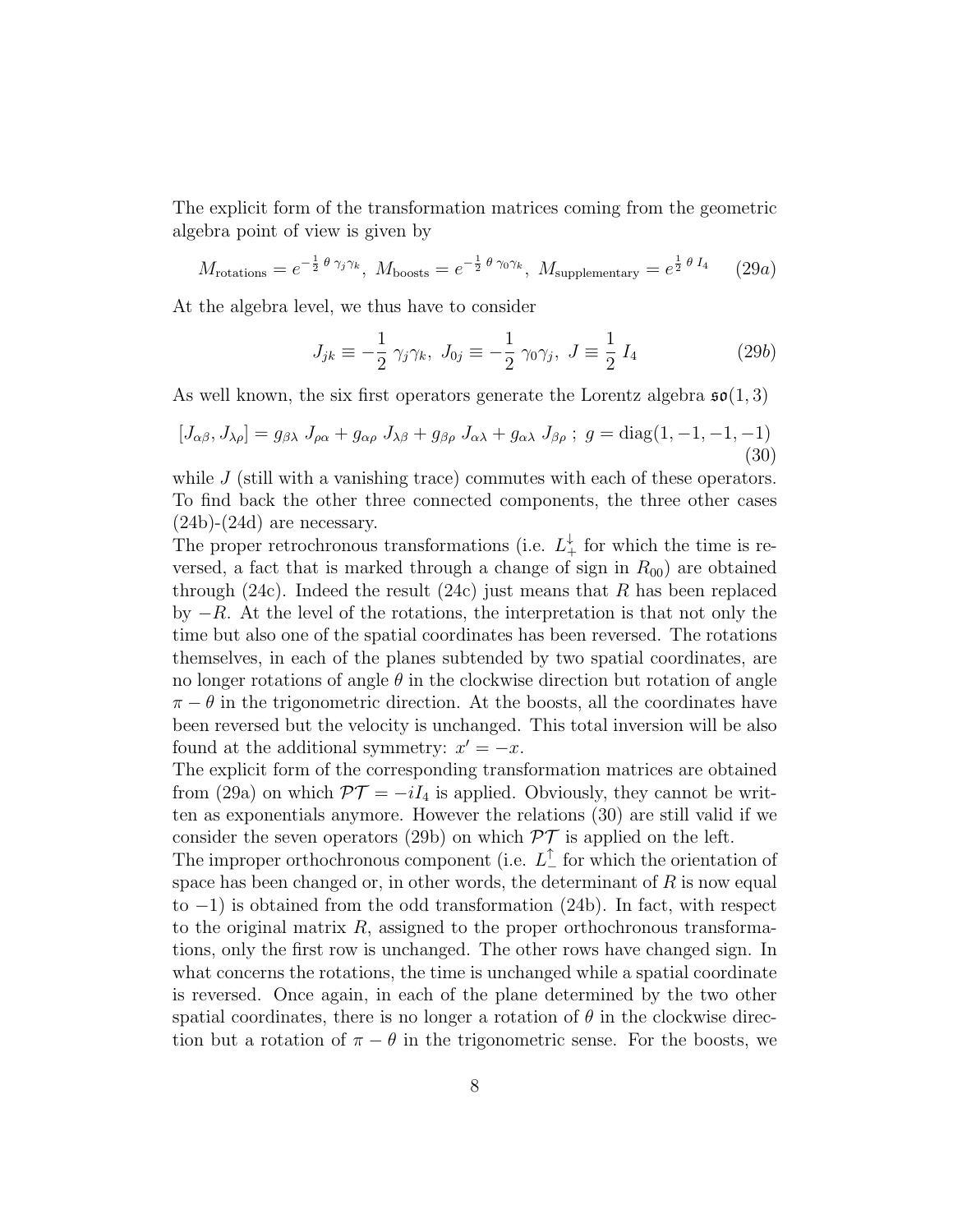notice that the time remains unchanged while the spatial coordinates have been inversed and so is the velocity.

The explicit form of the corresponding transformation matrices is obtained from Eqs (29) on which  $P = \gamma_0$  is applied.

Let us also mention that the supplementary transformation is nothing but this *P* operation. The corresponding matrix *R* gets the well-known form diag(1*, −*1*, −*1*, −*1).

The improper retrochronous transformations (*L ↓ <sup>−</sup>*) correspond to (24d). The situation is the reverse of the previous one: only the first row of the matrix *R* has changed sign. So the rotations are the ones of the proper orthochronous transformations and only time has been reversed. The boosts are, as in the previous context, characterized by an inversion of the velocity due, in this case, to the reversal of time (the spatial coordinates remain unchanged with respect to the proper orthochronous boosts).

As expected, the explicit form of the corresponding transformations is obtained from Eqs (29) on which  $\mathcal{T} = -i\gamma_1\gamma_2\gamma_3$  is applied. It is thus not surprising that the supplementary transformation reduces to this unitary time-reversal transformation and the corresponding *R* is diag(*−*1*,* 1*,* 1*,* 1).

Let us end this Section by mentioning that  $\mathfrak{gl}(2, C)$  is usually recognized as the Lie algebra associated with the even part of the STA. It is due to the presence of the matrix *N* on which no constraint is required. In particular, the determinant (=  $ad - bc$ ) can take any complex value, say  $re^{i\theta}$ . We have focused here on the case where  $r = 1$ . Nevertheless, there remains an additional parameter (with respect to the Lorentz group) in the presence of the angle, which is associated with this operator *J*.

If we consider the odd part in addition (as it is the case when we deal with the improper transformations), we speak about a Lie superalgebra, that is precisely  $\mathfrak{gl}(2|2)$ . This superalgebra is characterized by the relations [23]

$$
[E_{pq}, E_{rs}] = \delta_{qr} E_{ps} - (-1)^{((p)+(q))((r)+(s))} \delta_{ps} E_{rq}
$$
\n(31)

with the following rules : if  $p + q$  and  $r + s$  are odd numbers, the Lie bracket is an anticommutator while it reduces to a commutator in all other cases.

To be convinced of this link, we realize the Cartan subalgebra generators with

$$
H_1 = E_{11} + E_{33} = \frac{1}{2}I - \frac{i}{2}I_4, \ H_2 = E_{22} + E_{33} = \frac{1}{2}I - \frac{i}{2}\gamma_1\gamma_2 \tag{32a}
$$

$$
H_3 = E_{22} + E_{44} = \frac{1}{2}I + \frac{i}{2}I_4
$$
 (32*b*)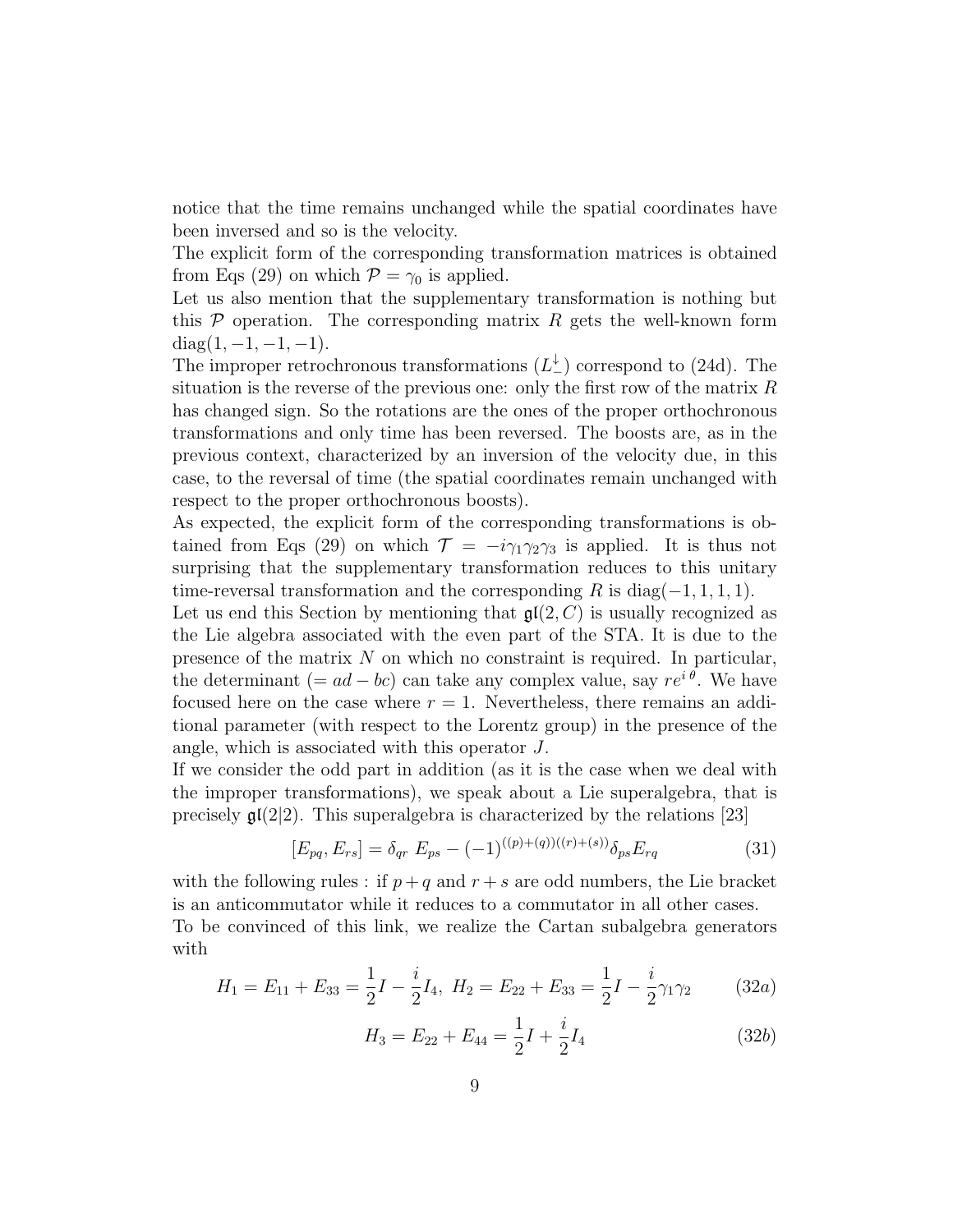$H_4 = E_{11} + E_{22} - E_{33} - E_{44} + \alpha \ (E_{11} + E_{22} + E_{33} + E_{44}) = -\gamma_0 \gamma_3 + \alpha \ I \ (32c)$ 

We complete the identification by realizing the simple raising operators (two even operators and one odd operator) as

$$
E_{13} = -\frac{i}{4} \gamma_2 \gamma_3 + \frac{1}{4} \gamma_0 \gamma_1 + \frac{1}{4} \gamma_3 \gamma_1 + \frac{i}{4} \gamma_0 \gamma_2 \tag{33a}
$$

$$
E_{24} = -\frac{i}{4} \gamma_2 \gamma_3 - \frac{1}{4} \gamma_0 \gamma_1 - \frac{1}{4} \gamma_3 \gamma_1 + \frac{i}{4} \gamma_0 \gamma_2 \tag{33b}
$$

$$
E_{32} = -\frac{1}{4} \gamma_0 + \frac{1}{4} \gamma_3 + \frac{i}{4} \gamma_0 \gamma_1 \gamma_2 - \frac{i}{4} \gamma_1 \gamma_2 \gamma_3 \tag{33c}
$$

together with their lowering counterparts

$$
E_{31} = E_{13}^{\dagger}, \ E_{42} = E_{24}^{\dagger}, \ E_{23} = E_{32}^{\dagger} \tag{33d}
$$

Finally, we add the following odd generators

$$
E_{12} = E_{13} E_{32}, \ E_{34} = E_{32} E_{24}, \ E_{14} = E_{12} E_{24}
$$
 (34)

where the product involved here is the geometric one. Let us now turn our attention to the Dirac equation.

# **4 The Dirac equation with positive and negative masses**

A remark to begin with: when Dirac established his famous equation, in the free case, he only imposed conditions on the squares of the matrices (see equation (6) of [24]) leaving the field open to two possibilities of signs before the mass term. On page 615 of his paper he specifies that he marks one possible choice to satisfy these conditions.

So, at the start, the possibility of having negative masses was already present. Now, let us consider the Dirac equation when the electron is in interaction with an electromagnetic field

$$
(\gamma_{\mu}(\partial_{\mu} + i e A_{\mu}) + i m) |\phi\rangle_{+} = 0 \tag{35}
$$

With the realization (7) and  $|\phi\rangle_+ \equiv \begin{pmatrix} \xi_+ & \dots & \xi_{n-1} \\ n_+ & n_+ \end{pmatrix}$ *η*+ ) , this equation can be written as

$$
\begin{cases} (\Delta + i e A) \eta_{+} + i m \xi_{+} = 0 \\ (\hat{\Delta} + i e \hat{A}) \xi_{+} + i m \eta_{+} = 0 \end{cases}
$$
 (36)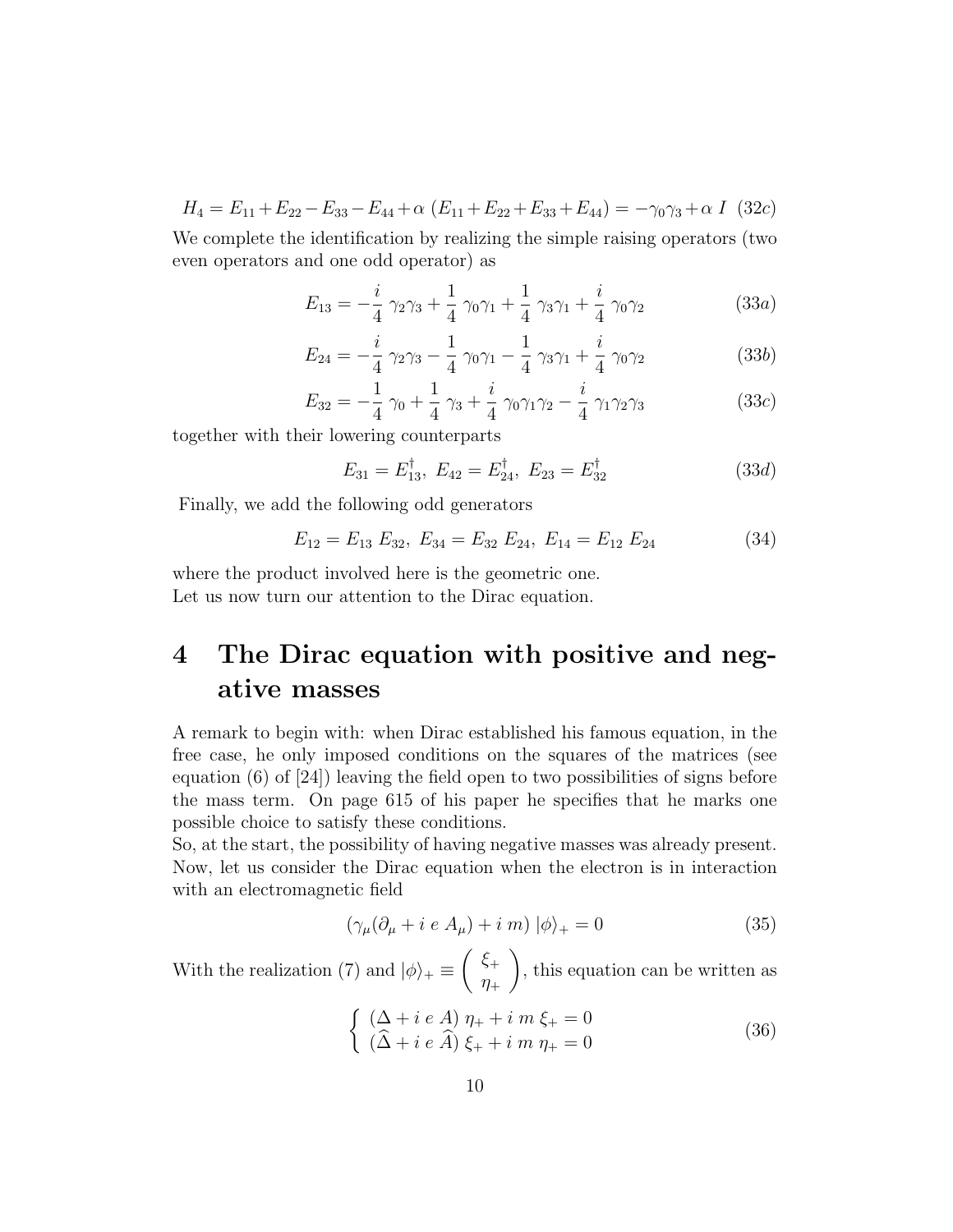where the usual gradient  $\Delta$  issued from STA has been used as well as its conjugate  $\Delta$ 

$$
\Delta \equiv \partial_0 - \sigma^j \partial_j ; \ \hat{\Delta} \equiv \partial_0 + \sigma^j \partial_j \tag{37}
$$

To be coherent, an analogue of the electromagnetic field has also been defined

$$
A \equiv A_0 - \sigma^j A_j \; ; \; \widehat{A} \equiv A_0 + \sigma^j A_j \tag{38}
$$

By taking the complex conjugate of the system (36) and then multiplying it, on the right, by  $-i\sigma_2$ , we obtain

$$
\begin{cases} (\hat{\Delta} - i e \hat{A}) (-i\sigma_2 \eta_+^*) - i m (-i\sigma_2 \xi_+^*) = 0 \\ (\Delta - i e A) (-i\sigma_2 \xi_+^*) - i m (-i\sigma_2 \eta_+^*) = 0 \end{cases}
$$
(39)

Here we have made use of

$$
-i\sigma_2 \,\widehat{\Delta}^* = \Delta \, (-i\sigma_2) \; ; \; -i\sigma_2 \,\widehat{A}^* = A \, (-i\sigma_2) \tag{40}
$$

We are now ready to highlight four types of matter by looking closely at the systems (36) and (39). Indeed, the system (36) shows us that if the electron of positive matter

$$
|\phi\rangle_{e,+} = \begin{pmatrix} \xi_{+} \\ \eta_{+} \end{pmatrix} \equiv \begin{pmatrix} \phi_{1} \\ \phi_{2} \\ \phi_{3} \\ \phi_{4} \end{pmatrix}
$$
 (41*a*)

is the usual solution, there is an additional solution corresponding to a change of sign in the last term and thus to an electron of negative mass ; it is given by

$$
|\phi\rangle_{e,-} = \begin{pmatrix} \xi_{+} \\ -\eta_{+} \end{pmatrix} \equiv \begin{pmatrix} \phi_{1} \\ \phi_{2} \\ -\phi_{3} \\ -\phi_{4} \end{pmatrix}
$$
 (41b)

In what concerns the system (39), it tells us that there is a solution associated with a positron of positive mass

$$
|\phi\rangle_{p,+} = \begin{pmatrix} -i\sigma_2 \eta_+^* \\ i\sigma_2 \xi_+^* \end{pmatrix} \equiv \begin{pmatrix} -\phi_4^* \\ \phi_3^* \\ \phi_2^* \\ -\phi_1^* \end{pmatrix}
$$
(41*c*)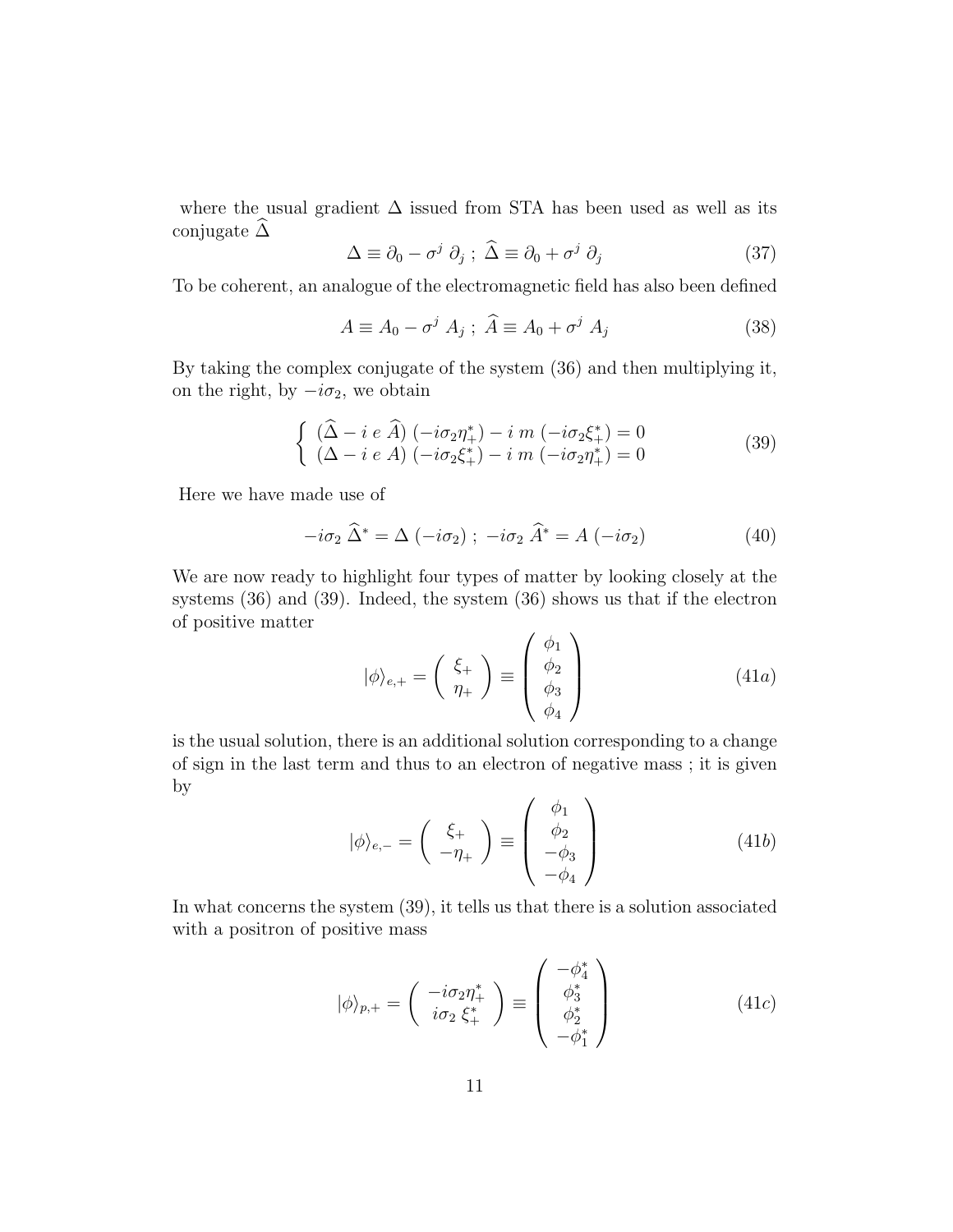as well as a solution corresponding to a positron of negative mass

$$
|\phi\rangle_{p,-} = \begin{pmatrix} -i\sigma_2 \eta_+^* \\ -i\sigma_2 \xi_+^* \end{pmatrix} \equiv \begin{pmatrix} -\phi_4^* \\ \phi_3^* \\ -\phi_2^* \\ \phi_1^* \end{pmatrix}
$$
(41*d*)

We notice easily that

$$
|\phi\rangle_{p,+} = i\gamma^2 |\phi\rangle_{e,+}^* \; ; \; |\phi\rangle_{p,-} = -i\gamma^2 |\phi\rangle_{e,-}^* \tag{42}
$$

The first of these two relations is what is expected from the well-known charge conjugation operator. A change of sign with no consequence (a ket being defined up to a phase factor) is introduced within the negative masses counterpart.

We also see that

$$
|\phi\rangle_{e,-} = -iI_4|\phi\rangle_{e,+} ; |\phi\rangle_{p,-} = -iI_4|\phi\rangle_{e,-}
$$
 (43)

Now, the matrix *−iI*<sup>4</sup> , belonging to the imaginary extension of the STA, is nothing else than the chirality operator  $\gamma_5$ .

# **5 The Dirac-Hestenes equation with positive and negative masses**

We owe it to Hestenes to have proposed the counterpart of the Dirac equation in the context of geometric algebra. This (real) equation is

$$
\gamma_{\mu} \left( \partial_{\mu} \phi \gamma_2 \gamma_1 - e A_{\mu} \phi \right) = m \phi \gamma_0 \tag{44}
$$

It can also be proposed on the form

$$
\begin{cases}\n-i\Delta \widehat{\Phi} \sigma_3 + e A \widehat{\Phi} + m \Phi = 0 \\
-i\widehat{\Delta} \Phi \sigma_3 + e \widehat{A} \Phi + m \widehat{\Phi} = 0\n\end{cases}
$$
\n(45)

with  $\phi = \begin{pmatrix} \Phi & 0 \\ 0 & \hat{\pi} \end{pmatrix}$  $0 \Phi$ ) .

It is then usually said that the whole Dirac formalism is contained in the first 2 by 2 equation of (45) as the second one is simply its conjugate in the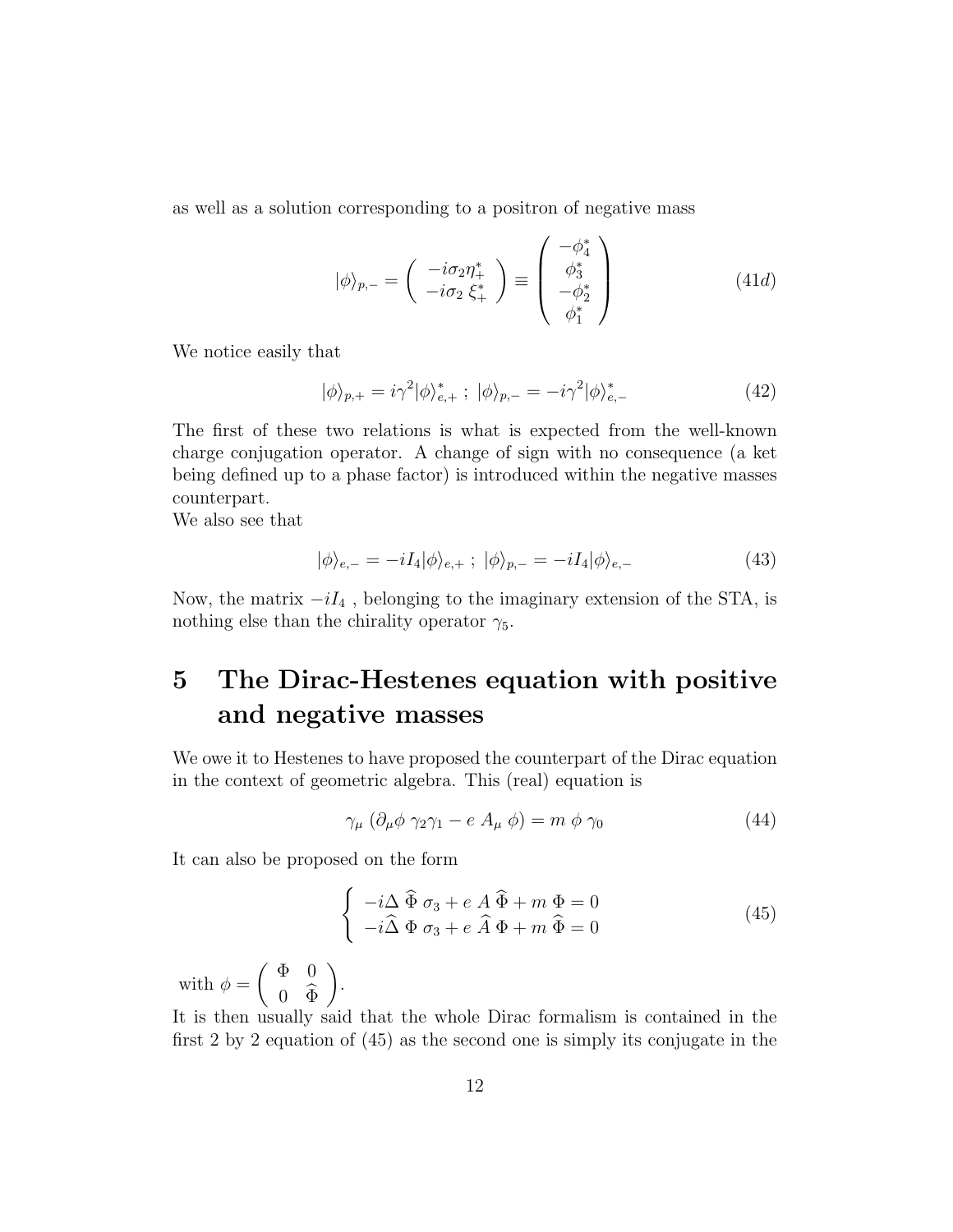sense  $\sigma_j \rightarrow -\sigma_j$ .

Hestenes' demonstration of his equation is as follows: he proposed to consider a bispineur  $|u\rangle$  such that

$$
\langle u|u\rangle = 1 \; ; \; \gamma_0|u\rangle = |u\rangle \; ; \; \gamma_2\gamma_1|u\rangle = i|u\rangle \tag{46}
$$

It is then sufficient to put

$$
|\phi\rangle_{+} = \phi |u\rangle \tag{47}
$$

to recover (35).

If we are interested in the precise form of the ket  $|u\rangle$  satisfying (46) with the realization (7), we obtain

$$
|u\rangle = \frac{1}{\sqrt{2}} \begin{pmatrix} 1 \\ 0 \\ 1 \\ 0 \end{pmatrix}
$$
 (48)

up to a constant *C* such that  $|C| = 1$ . Both equations (45) and (47)-(48) lead to

$$
\phi \equiv \phi_{+1} = \sqrt{2} \begin{pmatrix} \phi_1 & -\phi_4^* & 0 & 0 \\ \phi_2 & \phi_3^* & 0 & 0 \\ 0 & 0 & \phi_3 & -\phi_2^* \\ 0 & 0 & \phi_4 & \phi_1^* \end{pmatrix} = \begin{pmatrix} \Phi & 0 \\ 0 & \widehat{\Phi} \end{pmatrix}
$$
 (49)

At this stage, we have to make a few remarks.

First, the STA approach allows us to see unusual facts. By this we mean that the first block on the diagonal contains all the information of the traditional theory. But what do we see there? The simultaneous consideration of the electron of positive mass and of what seems to be, at first sight, the positron of positive mass (cf. the first two components of  $(41a)$  and  $(41c)$ ). But if we look at it more closely and consider the second block on the diagonal, we see that, if we confirm the presence of the electron with positive mass, the antiparticle is, on the other hand, characterized by a negative mass (cf. (41d))!

Second, this combination of positive matter-negative antimatter is typical to have considered the real even part of the STA only. Indeed, (49) is of type  $E_{\text{Re}}$  in (15)).

So the question arises naturally: is it possible to put in evidence the other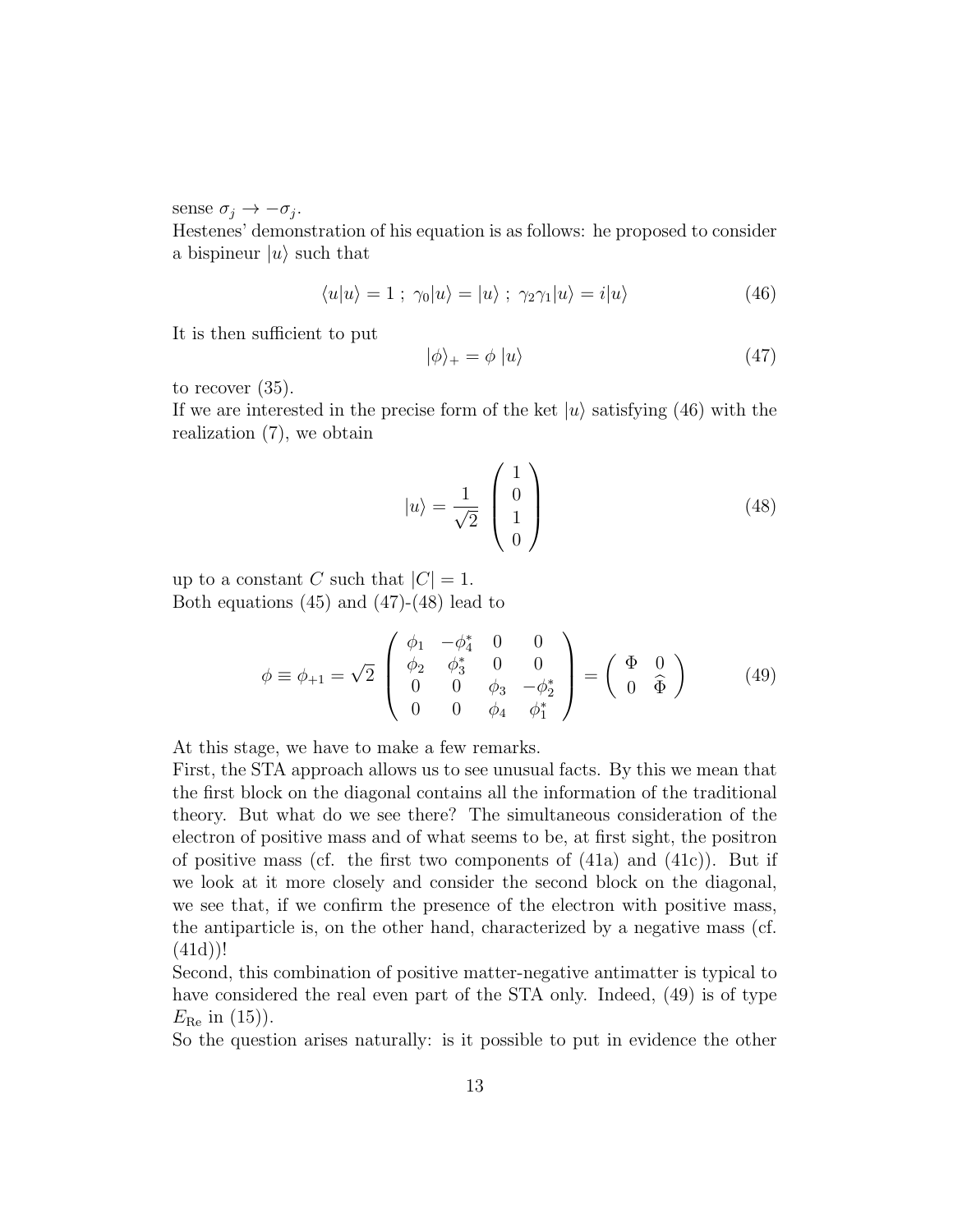solutions (41c) (we restrict ourselves to even matrices)? For this purpose, we modify (47) and consider, instead

$$
|\phi\rangle_{-} = -iI_4 |u\rangle \tag{50}
$$

The new matrix  $-iI_4 \phi$  is then of  $E_{\text{Im}}$  -type and writes explicitly

$$
-iI_4 \phi \equiv \phi_{-1} = \sqrt{2} \begin{pmatrix} \phi_1 & -\phi_4^* & 0 & 0 \\ \phi_2 & \phi_3^* & 0 & 0 \\ 0 & 0 & -\phi_3 & \phi_2^* \\ 0 & 0 & -\phi_4 & -\phi_1^* \end{pmatrix} = \begin{pmatrix} \Phi & 0 \\ 0 & -\widehat{\Phi} \end{pmatrix}
$$
 (51)

So we now have the combination of negative matter-positive antimatter and the Dirac-Hestenes equation is slightly modified to write

$$
\gamma_{\mu} \left( \partial_{\mu} (-iI_4 \phi) \gamma_2 \gamma_1 - e A_{\mu} (-iI_4 \phi) \right) = -m \left( -iI_4 \phi \right) \gamma_0 \tag{52}
$$

Compared to the original one (44), we notice a change of sign in what concerns the mass term. The four types of matter (antimatter) can thus be embedded in a system made up of the equations (44) and (52).

Let us now have a look on the transformations of the wave functions.

### **6 Relativistic invariance of the Dirac equation with positive and negative masses**

We concentrate here on the free case since it is implied that the transformations of the derivatives and components of the electromagnetic field are identical in form.

The question is the following: how can we characterize the transformation  $|\phi'\rangle$ <sub> $\pm$ </sub> on  $|\phi\rangle$ <sub> $\pm$ </sub> such that

$$
(\gamma^{\mu} \partial_{\mu} \pm i \, m) \, |\phi\rangle_{\pm} = 0 \tag{53a}
$$

transforms as

$$
(\gamma^{\mu} \partial'_{\mu} \pm i \, m') \, |\phi'\rangle_{\pm} = 0 \tag{53b}
$$

if  $\partial'_{\mu}$  is specified according to one of the transformations (24)? This question has already been answered for the transformation (24a) in [25]. We resume the results by presenting them from a point of view that can be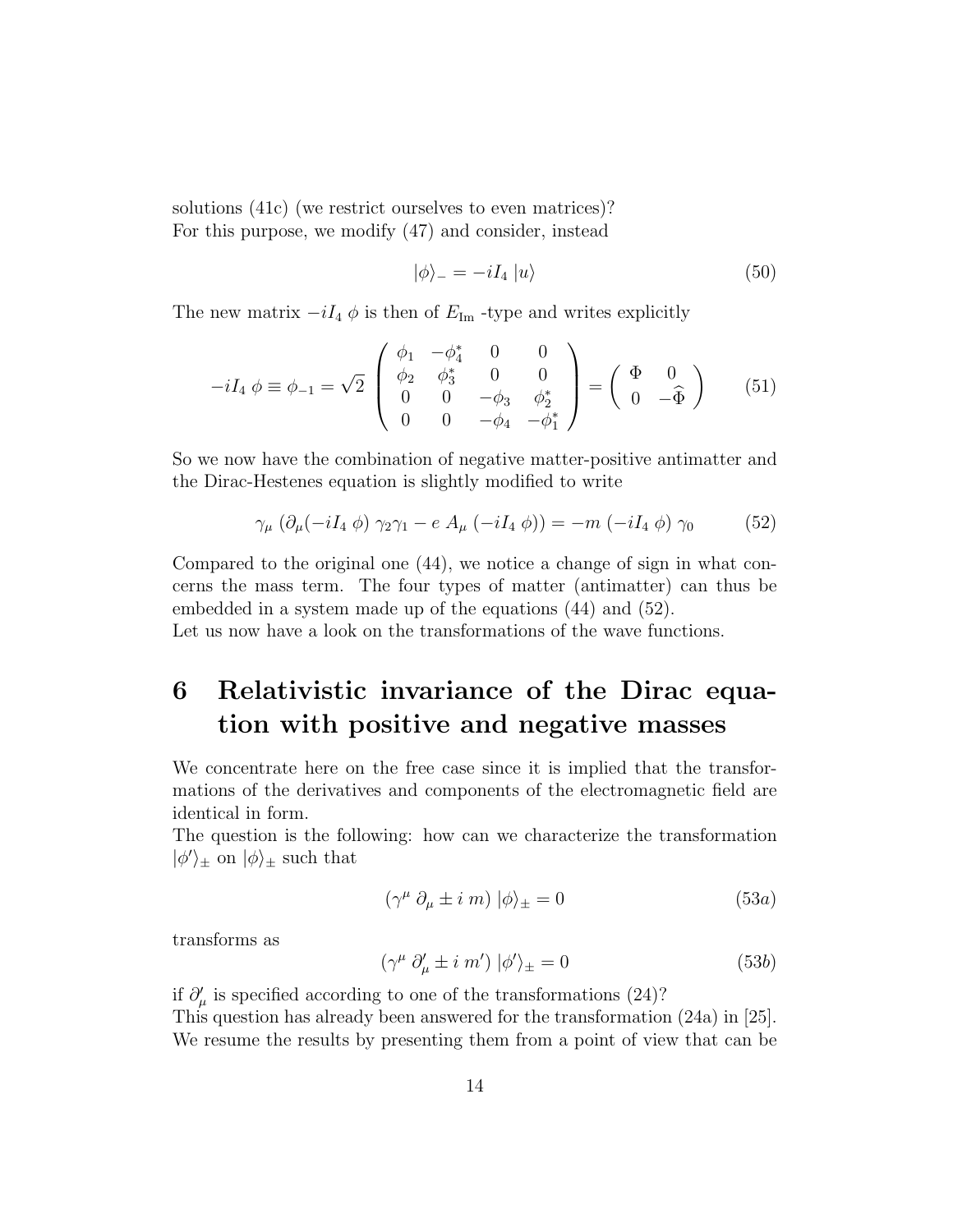applied to other transformations (24).

First, we notice that the transformation (24a)  $x' = N xN$  implies

$$
\Delta = \bar{N} \; \Delta' \; \hat{N} \tag{54}
$$

where  $\Delta$  has been defined in (37).

Second, we introduce the transformation (54) in (53a) and ask the result to be equivalent to

$$
M_{E_{\text{Re}}}^{-1} \left( \gamma^{\mu} \partial_{\mu}^{\prime} \pm i \, m^{\prime} \right) M_{E_{\text{Re}}} \left| \phi \right\rangle_{\pm} \tag{55}
$$

If so, by applying  $M_{E_{\text{Re}}}$  on the left of Eq (55), this implies, at least for the six Lorentz transformations, that

$$
m' = m, \ |\phi'\rangle_{\pm} = M_{E_{\text{Re}}} \ |\phi\rangle_{\pm} \tag{56}
$$

The key is to ensure that

$$
\gamma_{\mu} M_{E_{\rm Re}} \partial'_{\mu} = M_{E_{\rm Re}} \gamma_{\mu} \partial_{\mu} \tag{57}
$$

with  $\partial'_{\mu}$  being given by (54). As easily checked, this is satisfied with  $M_{E_{\text{Re}}}$ given by (29a).

As an example, let us consider the rotation

$$
\begin{cases}\nx'^0 = x^0 \\
x'^1 = x^1 \\
x'^2 = \cos \theta \ x^2 + \sin \theta \ x^3 \\
x'^3 = -\sin \theta \ x^2 + \cos \theta \ x^3\n\end{cases}
$$
\n(58)

The constraint (57) leads then to

$$
\begin{cases}\n\gamma^0 M_{E_{\text{Re}}} = M_{E_{\text{Re}}} \gamma^0, \gamma^1 M_{E_{\text{Re}}} = M_{E_{\text{Re}}} \gamma^1 \\
\gamma^2 M_{E_{\text{Re}}} = M_{E_{\text{Re}}} \left(\gamma^2 \cos \theta + \gamma^3 \sin \theta\right), \gamma^3 M_{E_{\text{Re}}} = M_{E_{\text{Re}}} \left(-\gamma^2 \sin \theta + \gamma^3 \cos \theta\right)\n\end{cases}
$$
\n(59)

These relations are indeed satisfied with

$$
M_{E_{\text{Re}}} = \cos\frac{\theta}{2} I - \sin\frac{\theta}{2} \gamma^2 \gamma^3 \tag{60}
$$

The same results hold true for each of the six Lorentz transformations.

The case of the supplementary operator  $M_{E_{\text{Re}}} = e^{\frac{1}{2} \theta I_4}$  is a bit trickier. Indeed, in this case, as  $x' = x, \Delta' = \Delta$ , we have two possibilities: either  $m' = m$  and  $|\phi'\rangle_{\pm} = |\phi\rangle_{\pm}$  or  $m' \neq m$  and  $|\phi'\rangle_{\pm} = M_{E_{\text{Re}}} |\phi\rangle_{\pm}$ . The first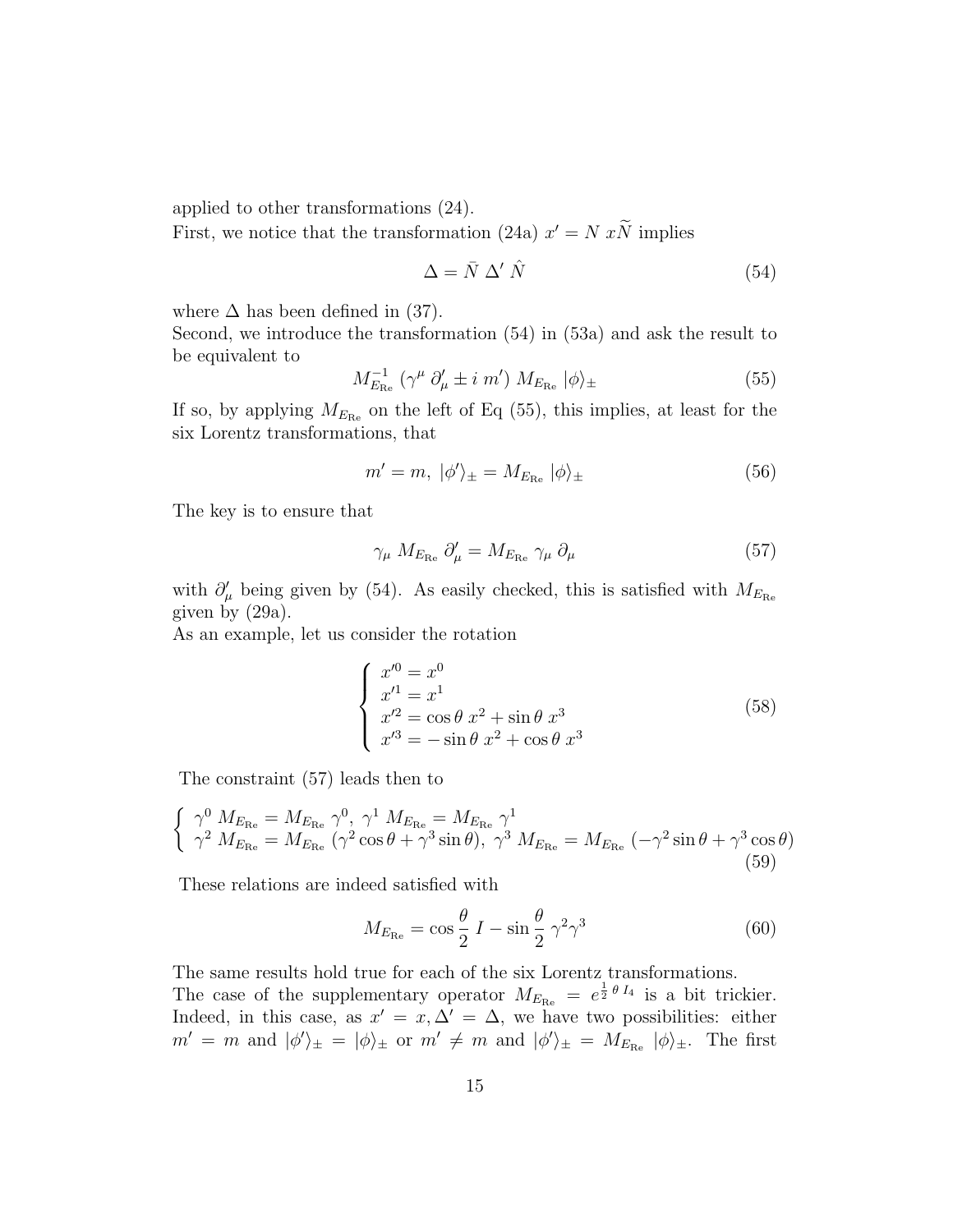possibility is the only one allowed by the traditional way of seeing while the second possibility is typical of the geometric algebra point of view which is richer compared to the usual one because the subtended group GL(2*, C*) has more parameters than the Lorentz one.

It seems to us much more logical to favor this second possibility for reasons of consistency as, for the Lorentz transformations, we precisely have  $|\phi'\rangle_{\pm} =$  $M_{E_{\text{Re}}} |\phi\rangle_{\pm}$  each time. We therefore opt for, in all cases

$$
|\phi'\rangle_{\pm} = M_{E_{\text{Re}}} |\phi\rangle_{\pm} \tag{61}
$$

We also notice that, for  $M_{E_{\text{Re}}} = e^{\frac{1}{2}\theta I_4}$ , we have

$$
\gamma^{\mu} \ M_{E_{\rm Re}} = M_{E_{\rm Re}}^{-1} \gamma^{\mu} \tag{62}
$$

and finally obtain

$$
\left(\gamma^{\mu}\partial_{\mu}^{\prime}\pm im'\right)|\phi^{\prime}\rangle_{\pm} = \pm i\left(-M_{E_{\mathrm{Re}}}^{-1}m + m'\,M_{E_{\mathrm{Re}}}\right)|\phi\rangle_{\pm} \tag{63}
$$

So, the invariance leads to

$$
m' = m \begin{pmatrix} e^{-i \theta} & 0\\ 0 & e^{i \theta} \end{pmatrix}
$$
 (64)

What this tells us is that the mass itself undergoes a transformation, which consists of a rotation in the complex plane. For  $\theta = \pi$ , these rotations lead to an inversion of the sign of the mass.

As noticed in [25], the relations (62) lead to different transformation laws for each spinor of  $|\phi\rangle_{\pm}$ 

$$
|\xi'\rangle_{\pm} = N |\xi\rangle_{\pm} ; |\eta'\rangle_{\pm} = \hat{N} |\eta\rangle_{\pm}
$$
 (65)

In what concerns the version coming from the geometric algebra, it is easy to convince ourselves that

$$
\phi'_{\epsilon} = M_{E_{\text{Re}}} \phi_{\epsilon} \; ; \; \epsilon = \pm 1 \tag{66}
$$

Let us now turn, in a similar way, to the other cases  $(24c)$ ,  $(24b)$  and  $(24d)$ . First, we consider the proper retrochronous transformations. At the start, we observe a simple change of sign through (24c) and

$$
\Delta = -\bar{N} \; \Delta' \; \hat{N} \tag{67}
$$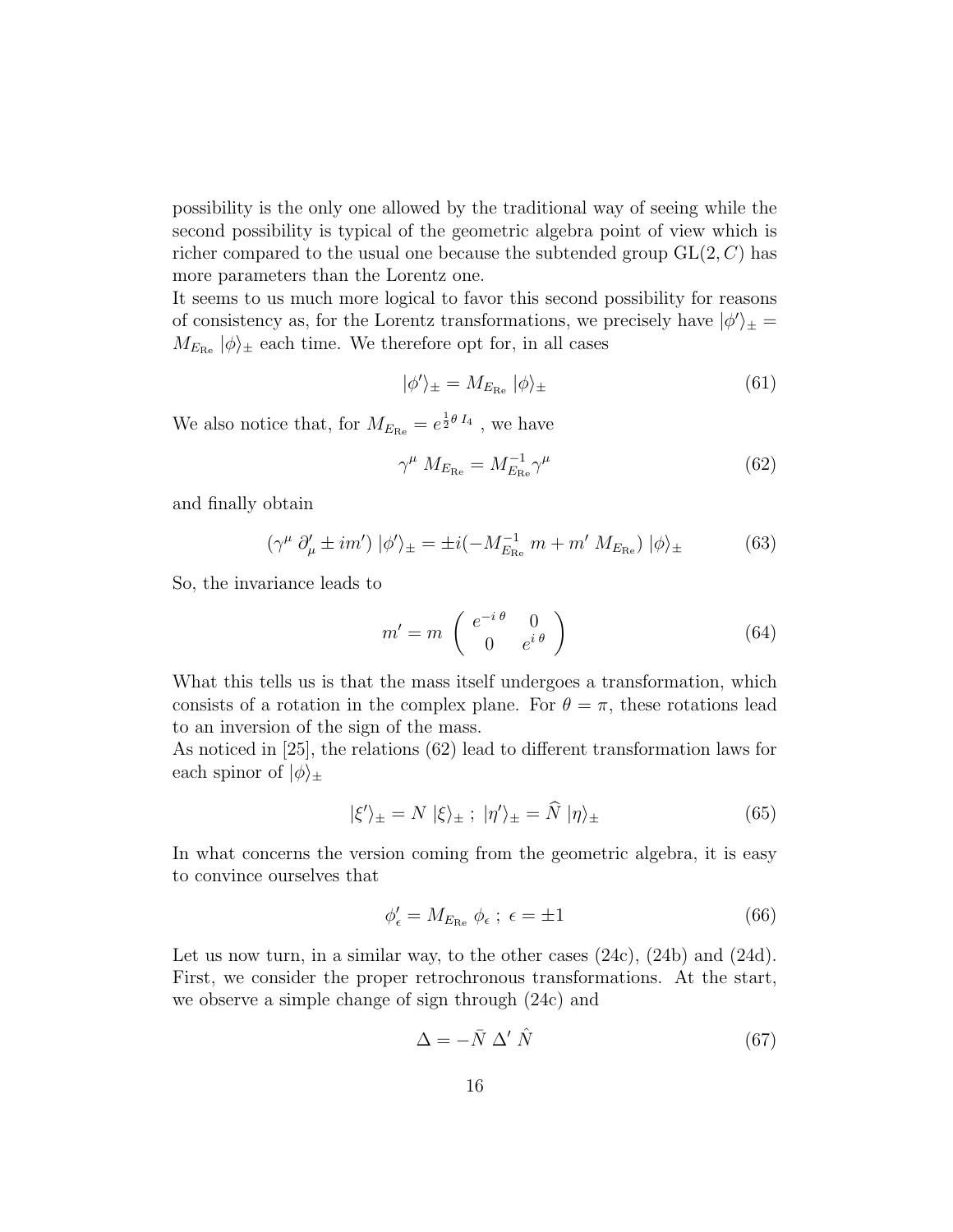This leads to anticommutation relations where there were commutation relations and vice versa. In particular, (59) now reads

$$
\begin{cases}\n\gamma^{0} \ M_{E_{\rm Im}} = -M_{E_{\rm Im}} \ \gamma^{0}, \ \gamma^{1} \ M_{E_{\rm Im}} = -M_{E_{\rm Im}} \ \gamma^{1} \\
\gamma^{2} \ M_{E_{\rm Im}} = -M_{E_{\rm Im}} \ (\gamma^{2} \cos \theta + \gamma^{3} \sin \theta), \ \gamma^{3} \ M_{E_{\rm Im}} = M_{E_{\rm Im}} \ (\gamma^{2} \sin \theta - \gamma^{3} \cos \theta) \\
(68)\n\end{cases}
$$

and is satisfied with

$$
M_{E_{\text{Im}}} = -i \sin \frac{\theta}{2} \gamma_0 \gamma_1 - i \cos \frac{\theta}{2} \gamma_0 \gamma_1 \gamma_2 \gamma_3 = -i I_4 M_{E_{\text{Re}}} \tag{69}
$$

as expected.

This change of sign is also recovered for the supplementary symmetry in the sense that we now have

$$
\gamma^{\mu} \ M_{E_{\text{Im}}} = -M_{E_{\text{Im}}}^{-1} \ \gamma_{\mu} \tag{70}
$$

Despite this change of sign, the relation (64) still holds true. In what concerns the results (65) and (66), they become respectively

$$
|\xi'\rangle_{\pm} = N |\xi\rangle_{\pm} ; |\eta'\rangle_{\pm} = -\hat{N} |\eta\rangle_{\pm}
$$
 (71)

and

$$
\phi'_{\epsilon} = i \ M_{E_{\rm Im}} \ \phi_{\epsilon} \ \gamma_1 \gamma_2 \tag{72}
$$

We now come to the improper orthochronous transformations characterized by (24b). The transformation law on the derivatives is given by

$$
\Delta = \tilde{N} \; \hat{\Delta'} \; N \tag{73}
$$

Each constraint on  $M_{O_{\text{Re}}}$  is affected by sign changes. For instance, Eq (59) now reads

$$
\begin{cases}\n\gamma^0 M_{O_{\text{Re}}} = M_{O_{\text{Re}}} \gamma^0, \gamma^1 M_{O_{\text{Re}}} = -M_{O_{\text{Re}}} \gamma^1 \\
\gamma^2 M_{O_{\text{Re}}} = -M_{O_{\text{Re}}} (\gamma^2 \cos \theta + \gamma^3 \sin \theta), \gamma^3 M_{O_{\text{Re}}} = M_{O_{\text{Re}}} (\gamma^2 \sin \theta - \gamma^3 \cos \theta) \\
(74)\n\end{cases}
$$

and is satisfied with

$$
M_{O_{\text{Re}}} = \cos\frac{\theta}{2} \gamma_0 - \sin\frac{\theta}{2} \gamma_0 \gamma_2 \gamma_3 = \gamma_0 M_{E_{\text{Re}}} \tag{75}
$$

In what concerns the supplementary symmetry, we have to distinguish the time contribution from the spatial ones

$$
\gamma^0 \ M_{O_{\text{Re}}} = \gamma^0 \ (\cos\frac{\theta}{2}\ \gamma_0 + \sin\frac{\theta}{2}\ \gamma_1 \gamma_2 \gamma_3) = (\cos\frac{\theta}{2}\ \gamma_0 - \sin\frac{\theta}{2}\ \gamma_1 \gamma_2 \gamma_3) \ \gamma^0 \ (76a)
$$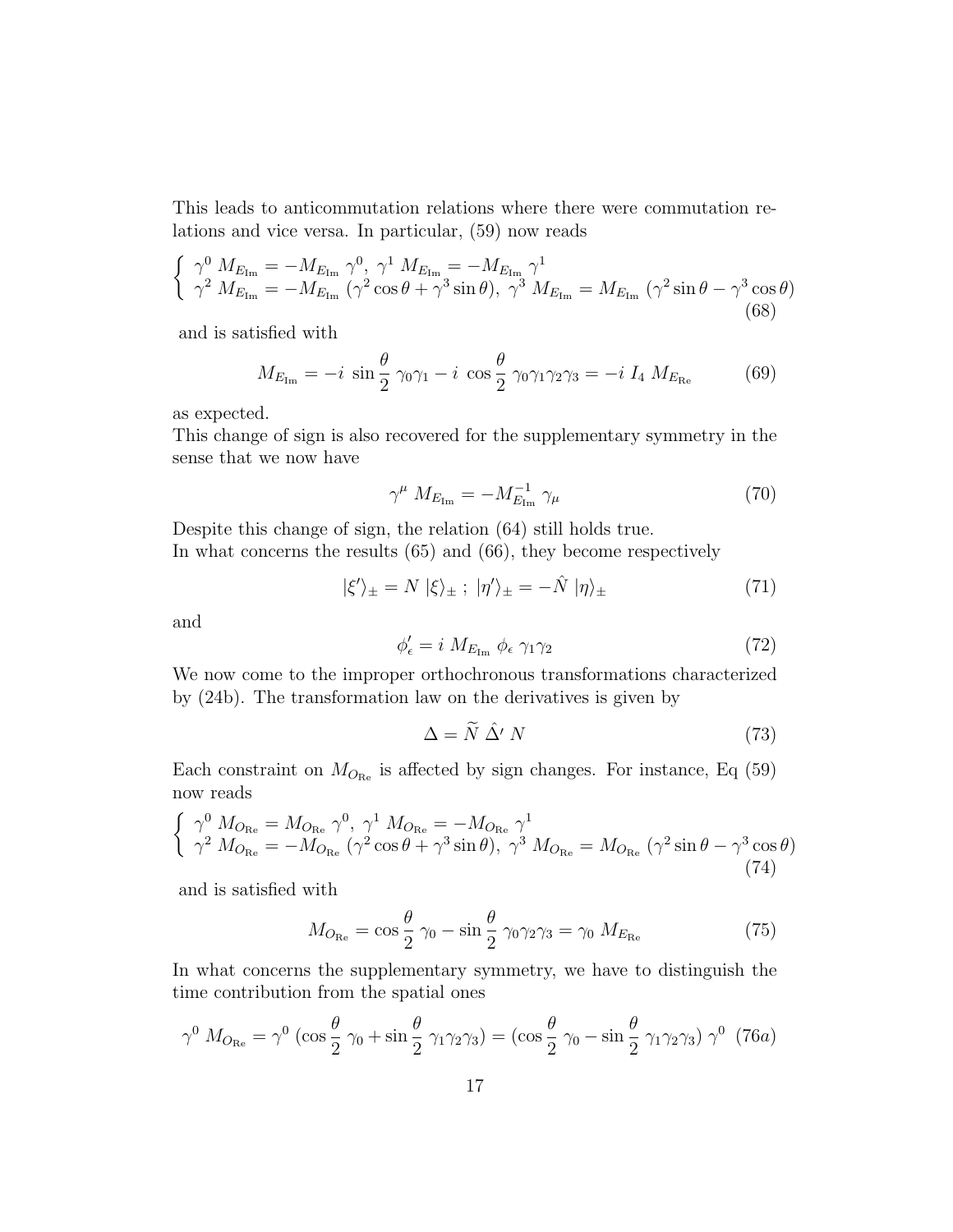$$
\gamma^j \ M_{O_{\text{Re}}} = \gamma^j \ (\cos\frac{\theta}{2} \ \gamma_0 + \sin\frac{\theta}{2} \ \gamma_1 \gamma_2 \gamma_3) = -(\cos\frac{\theta}{2} \ \gamma_0 - \sin\frac{\theta}{2} \ \gamma_1 \gamma_2 \gamma_3) \ \gamma^j \ (76b)
$$

in order to obtain the transformation law on mass (64). The results (65)-(66) are now

$$
|\xi'\rangle_{\pm} = \hat{N} |\eta\rangle_{\pm} ; |\eta'\rangle_{\pm} = N |\xi\rangle_{\pm}
$$
 (77)

We conclude this case by mentioning that

$$
\phi'_{\epsilon} = \epsilon \ M_{O_{\text{Re}}} \ \phi_{\epsilon} \ \gamma_0 \tag{78}
$$

Let us now turn to the ultimate case, the one of improper retrochronous transformations (24d). It is extremely close to the previous case. Eqs (73) and (74) just get a minus sign in front of the second member of each relation. Consequently, we obtain

$$
M_{O_{\text{Im}}} = -i \cos \frac{\theta}{2} \gamma_1 \gamma_2 \gamma_3 - i \sin \frac{\theta}{2} \gamma_1 = -i \gamma_1 \gamma_2 \gamma_3 M_{E_{\text{Re}}} \tag{79}
$$

Relations (76) become

$$
\gamma^{0} M_{O_{\text{Im}}} = \gamma^{0} (i \cos \frac{\theta}{2} \gamma_{1} \gamma_{2} \gamma_{3} - i \sin \frac{\theta}{2} \gamma_{0}) = (-i \cos \frac{\theta}{2} \gamma_{1} \gamma_{2} \gamma_{3} - i \sin \frac{\theta}{2} \gamma_{0}) \gamma^{0}
$$
\n
$$
\gamma^{j} M_{O_{\text{Im}}} = \gamma^{j} (i \cos \frac{\theta}{2} \gamma_{1} \gamma_{2} \gamma_{3} - i \sin \frac{\theta}{2} \gamma_{0}) = (i \cos \frac{\theta}{2} \gamma_{1} \gamma_{2} \gamma_{3} + i \sin \frac{\theta}{2} \gamma_{0}) \gamma^{j}
$$
\n(80b)

leading once again to (64).

The information is complete if we add

$$
|\xi'\rangle_{\pm} = \hat{N} |\eta\rangle_{\pm} ; |\eta'\rangle_{\pm} = -N |\xi\rangle_{\pm}
$$
 (81)

and

$$
\phi'_{\epsilon} = \epsilon \ M_{O_{\text{Im}}} \ \phi_{\epsilon} \ \gamma_0 \gamma_1 \gamma_2 \tag{82}
$$

### **7 Conclusion**

Usually, when one study the spacetime algebra, one focus to its even part, isomorphic to the space algebra. This is because this even part allows to find the whole content of the Dirac equation. The relativistic invariance is then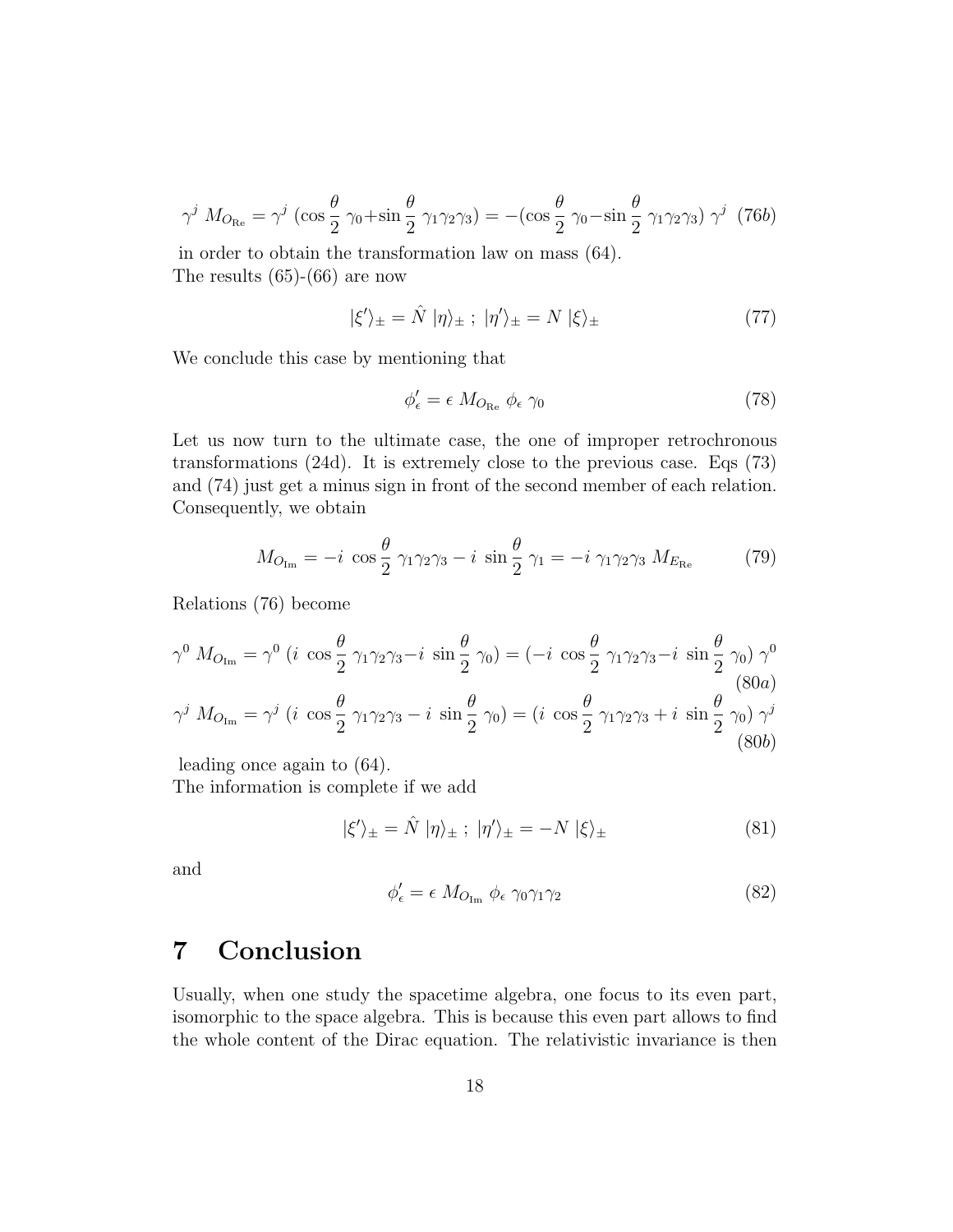that of the restricted Lorentz group.

We wanted to extend these considerations here by proposing three other types of elements of this spacetime algebra, i.e. the odd and the imaginary parts. This allowed us to highlight all connected components of the Lorentz group.

We then linked these developments to the Dirac equation, with the two signs of mass and confirmed that the four propositions were associated with four types of matter, of positive or negative mass, of positive or negative charge. Each time, the Lorentz invariance was confirmed but also completed by a new transformation: a rotation in the complex plane concerning the mass and thus allowing the inversion of the sign of this mass.

This supplementary transformation is due to the presence of the unit pseudoscalar of the STA. We are convinced that this pseudo-scalar unit could bring other interesting developments. For example, we know that the mass term of the usual Dirac Lagrangian,  $m\phi\phi$ , is purely scalar. But what happens to this mass term in its geometric algebra version? We just have to take again (49) and (51) simultaneously on the form

$$
\phi_{\epsilon} = \begin{pmatrix} \Phi & 0 \\ 0 & \epsilon \widehat{\Phi} \end{pmatrix} \tag{83}
$$

as well as

$$
\bar{\phi}_{\epsilon} = \begin{pmatrix} \bar{\Phi} & 0 \\ 0 & \epsilon \tilde{\Phi} \end{pmatrix}
$$
 (84)

to see that

$$
m \bar{\phi}_{\epsilon} \phi_{\epsilon} = \begin{pmatrix} (c1 + ic2)I & 0 \\ 0 & (c1 - ic2)I \end{pmatrix}
$$
 (85)

with

$$
\begin{cases}\nc1 \equiv \phi_1 \; \phi_3^* + \phi_1^* \; \phi_3 + \phi_2 \; \phi_4^* + \phi_2^* \; \phi_4 \\
c2 \equiv i(-\phi_1 \; \phi_3^* + \phi_1^* \; \phi_3 - \phi_2 \; \phi_4^* + \phi_2^* \; \phi_4)\n\end{cases} \tag{86}
$$

What is remarkable in (85) is the combination of both scalar and pseudoscalar contributions

$$
m \bar{\phi}_{\epsilon} \phi_{\epsilon} = c1 + c2 I_4 \tag{87}
$$

a fact that was absent from traditional considerations since

$$
m\bar{\phi}\phi = m \langle \phi | \gamma_0 | \phi \rangle = m c1 \tag{88}
$$

We believe that a mass acquisition process " $\hat{a}$  la Higgs" applied to (85) could bring interesting developments and this is what we will work on in the future.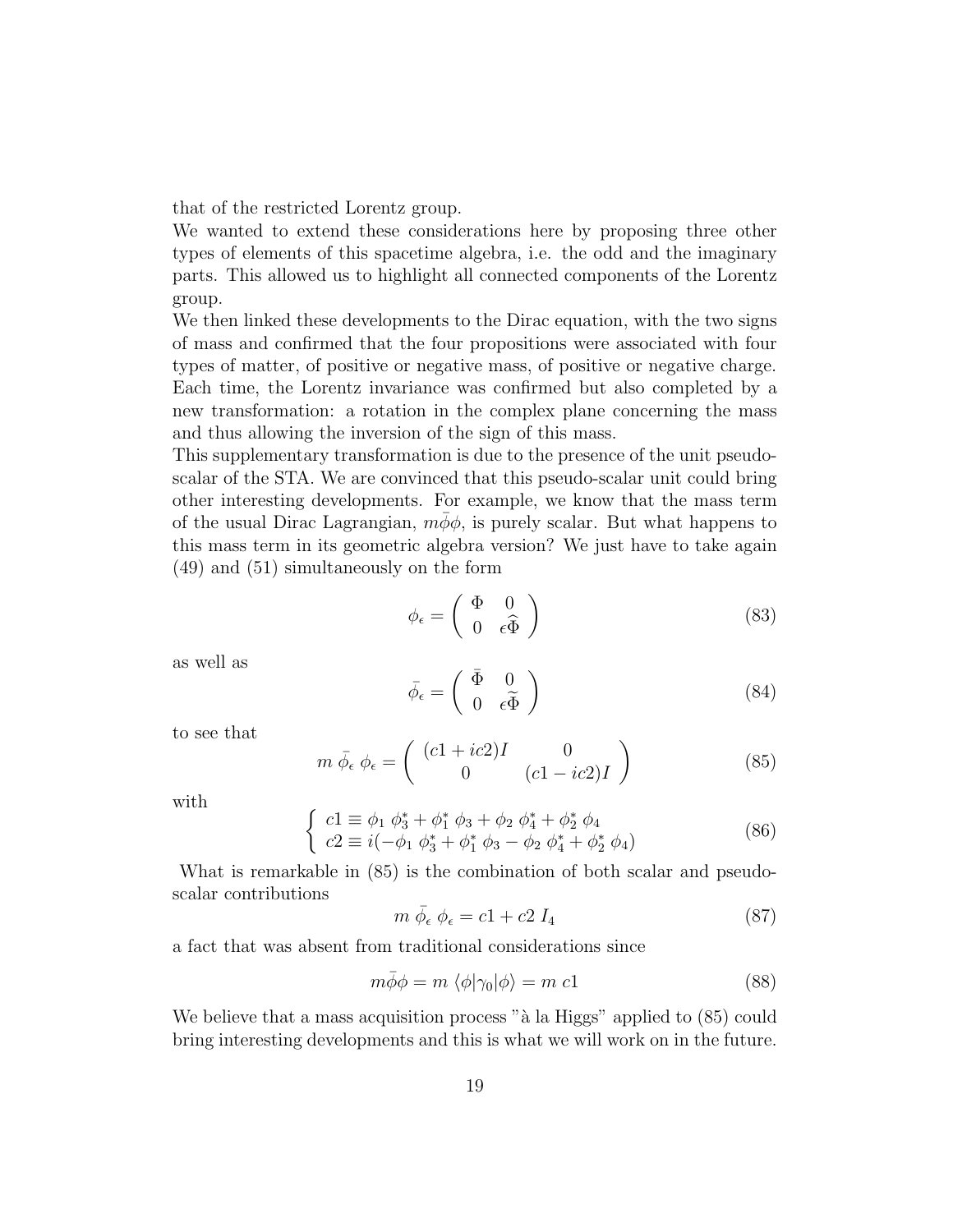#### **8 Acknowledgments**

Warm thanks are due to the members of the Support au Modèle Cosmologique Janus for their financial support.

#### **References**

- [1] H. Grassmann: Die Ausdehnungslehre, Enslin, Berlin (1862)
- [2] W.K. Clifford: Am. J. Phys. **1**,350 (1878)
- [3] D. Hestenes: Spacetime algebra, Gordon and Breach, New York (1966)
- [4] D. Hestenes, G. Sobczyk: Clifford algebra to geometric calculus, Reidel, Dordrecht (1984)
- [5] C.J.L. Doran, A.N. Lasenby: Geometric algebra for physicists, Cambridge University Press (2003)
- [6] C.J.L. Doran, A.N. Lasenby, S. Gull, S. Somaroo, A. Challinor: Spacetime algebra and electron physics, in P.W. Hawkes Editor, Advances in imaging and electron physics, **95**, pp271-386 (Academic Press, 1996)
- [7] D. Hestenes: J. Math. Phys. **8**, 798 (1967)
- [8] D. Hestenes: J. Math. Phys. **16**, 556 (1975)
- [9] C.J.L. Doran, A.N. Lasenby and S.F. Gull: Found. Phys. **23**, 1239 (1993)
- [10] Adam G. Riess et al: Astron. J. **116**, 1009 (1998)
- [11] H. Bondi: Rev. Mod. Phys. **29**, 423 (1957)
- [12] J. Belletˆete, M.B. Paranjape: Int. J. Mod. Phys. **D22**, 1341017 (2013)
- [13] J.-P. Petit, G. d'Agostini: Mod. Phys. Lett. **A29**, 1450182 (2014)
- [14] S. Mbarek, M.B. Paranjape: Phys. Rev. **D90**, 101502(R) (2014)
- [15] R.T. Hammond: Eur. J. Phys. **36**, 025005 (2015)
- [16] V.V. Dvoeglazov: Z. Naturforsch. **A71**, 345 (2016)